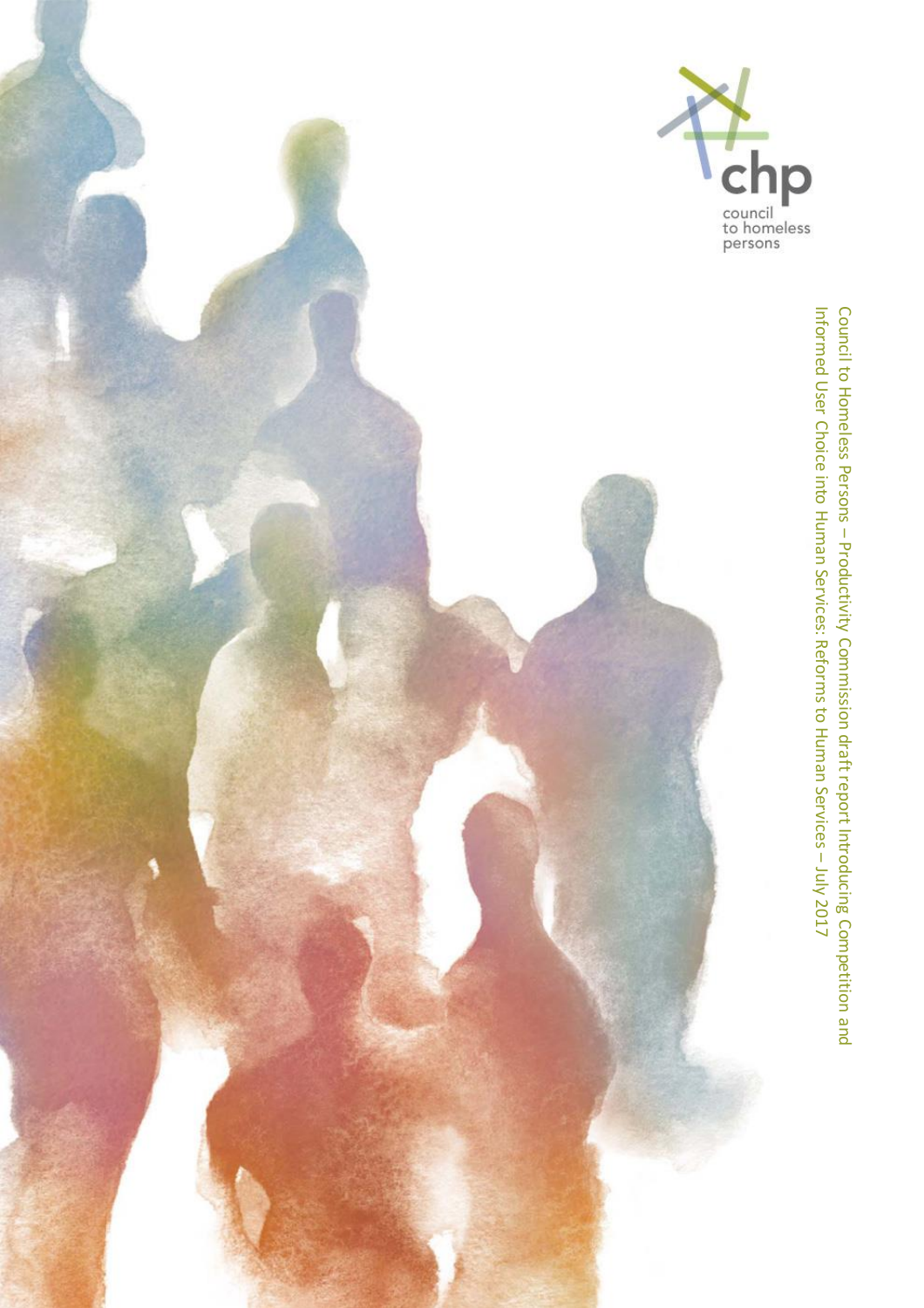# <span id="page-1-0"></span>Table of Contents

| Increase and expand Commonwealth Rent Assistance (recommendation 5.1) 5<br>Moving social tenancies from income based rents to market rents -<br>Contestable tendering for social tenancy management - Recommendation 5.411                                                                                                                                                                                                                                                                                                                           |
|------------------------------------------------------------------------------------------------------------------------------------------------------------------------------------------------------------------------------------------------------------------------------------------------------------------------------------------------------------------------------------------------------------------------------------------------------------------------------------------------------------------------------------------------------|
| Social housing: tenancy support services and stewardship  13<br>Separate funding of tenancy support and tenancy management, expand tenancy<br>support to private rental market participants (Recommendation 6.1)14<br>Competitive neutrality in commissioning tenancy management (Recommendation<br>Comprehensive housing and assistance assessment, including appropriate referrals<br>Improved data collection and outcomes measurement (Recommendation 6.4)  16<br>Additional public information on performance of social housing (Recommendation |
| Consistent outcomes measurement across all human services (Recommendation<br>Expanded program evaluation and a role for Government in disseminating lessons<br>A default contract length of seven years (Recommendation 7.5) 20<br>Funding that reflects the true cost of service provision (Recommendation 7.6)20                                                                                                                                                                                                                                   |
|                                                                                                                                                                                                                                                                                                                                                                                                                                                                                                                                                      |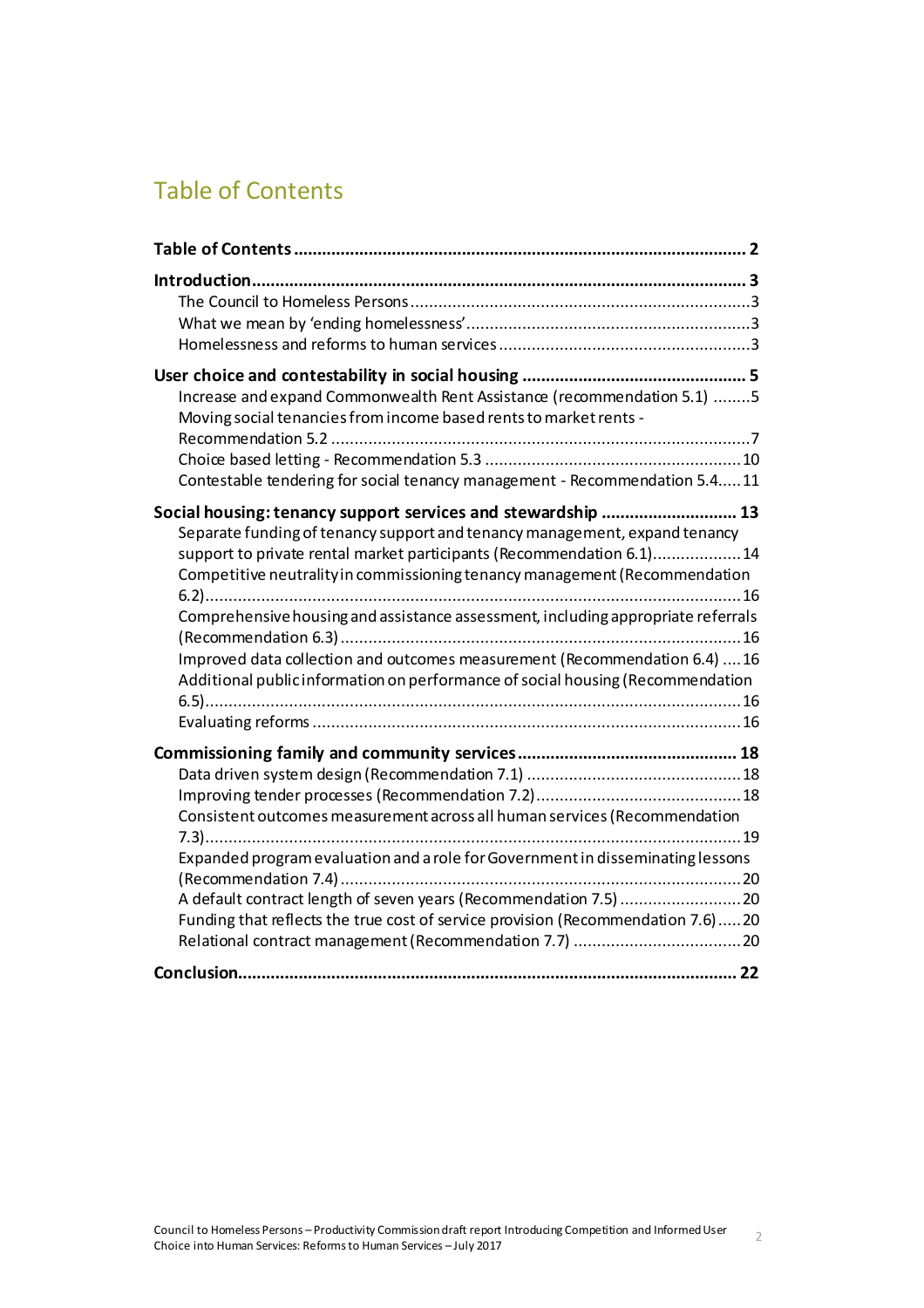# <span id="page-2-0"></span>**Introduction**

#### <span id="page-2-1"></span>**The Council to Homeless Persons**

The Council to Homeless Persons (CHP) is the peak Victorian body representing organisations and individuals with a commitment to ending homelessness. CHP works to end homelessness through leadership in policy development, advocacy, capacity building and consumer participation.

The Council to Homeless Persons (CHP) welcomes the opportunity to provide feedback on the Productivity Commission's draft report 'Introducing Competition and Informed User Choice into Human Services: Reforms to Human Services'. CHP believes that homelessness can be avoided with the right interventions of housing and support at the right time. As such, homelessness, housing and human services are intrinsically linked. Further to this, human services provide critical supports to those who are both at risk of and experiencing homelessness, assisting them to gain and/or sustain housing.

#### <span id="page-2-2"></span>**What we mean by 'ending homelessness'**

Homelessness occurs at the intersection of personal vulnerabilities, and structural forces such as poverty, housing affordability and security of tenure. People who become homeless are often financially disadvantaged and some will have spent a lifetime in insecure housing.

Ending homelessness doesn't mean that people will never find themselves without shelter. It means that homelessness will be rare, the experience brief, and it will not recur in a cycle of repeated homelessness.

To achieve this vision requires action to reduce poverty, increase access to employment and critically, to improve the supply of housing that is affordable to people on low incomes, and the security of people's tenure within that housing. Simultaneously, Australia requires the services to help people manage the vulnerabilities that can lead to homelessness. Pathways into homelessness include eviction, job loss, family violence, physical or mental ill health, relationship breakdown, or indeed a combination of these factors. There is neither a single cause, nor a single solution. Some people may need relatively little assistance for a short period of time, while others may need support over a lifetime.

#### <span id="page-2-3"></span>**Homelessness and reforms to human services**

Between 2012 and 2016 homelessness in Australia increased by 18 per cent<sup>1</sup>. The current high levels of homelessness have never been seen beforeby most Australians. In that same period the number of people presenting to homelessness services with the main presenting issue of 'housing crisis' increased by 143 per cent<sup>2</sup>.

<sup>1</sup> Australian Institute of Health and Welfare, Specialist Homelessness Services (SHS) collection, 2017.

<sup>2</sup> Ibid.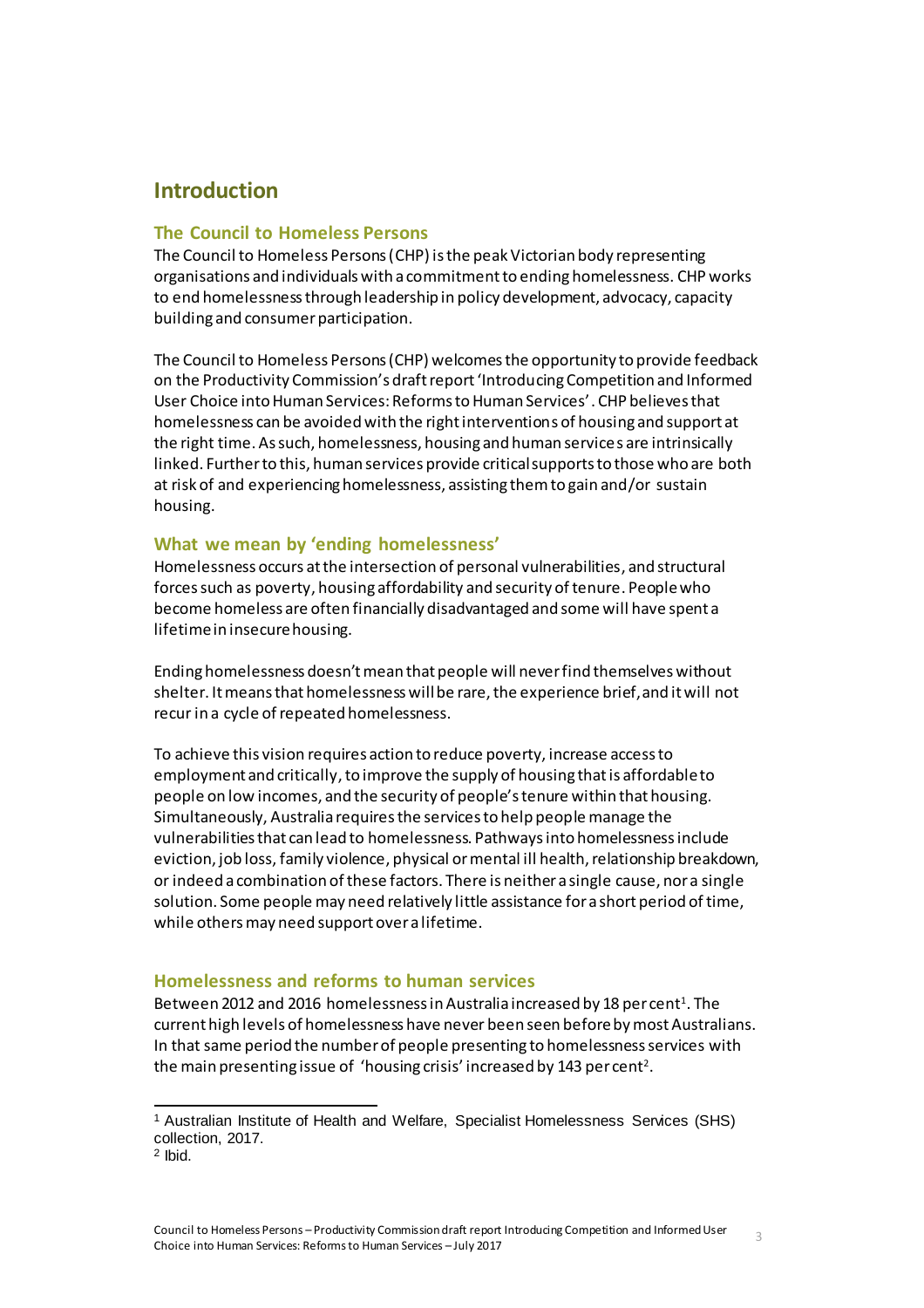Simultaneously, the proportion of available rental properties in Victoria that are affordable to those on the lowest 40% of incomes, continues its long-term decline, currently sitting at just 14.5 per cent in Victoria (and 5.7 per cent across Melbourne) $^3$ . This is exacerbated by the continuingdecline in the proportion of Victorian housing stock that is dedicated to social housing.

This lack of affordable housing, paired with the lack of social housing make it more difficult for people on low incomes to secure housing that is affordable to them. Consequently, more people are being forced into homelessness. Once homeless, the same lack of access to affordable housing means it is very difficult for households, even with homelessness assistance, to exit homelessness. For many people this results in longer and deeper periods of homelessness.

Australia's social housing system is of critical importance to the effectiveness of homelessness responses. This system ensuresthat those who are otherwise unable to gain and sustain housing through the private market are able to do so through social housing. Changes to the social housing system will have their greatest impact on the most vulnerable –including those who are currently experiencing homelessness and seeking to address that, and those in social housing who have experienced homelessness in the past.

As such, it is highly disappointing that the approach of the Productivity Commission as outlined in *Introducing Competition and Informed User Choice into Human Services: Reforms to Human Services* (the report) focuses on the improvement ofthe welfare of the community as a whole. While this may be appropriate for universal services, social housing (and many forms of family and community services) are highl y targeted to those with the greatest need. Any proposal to reform human services must be based on an understanding that those with the highest needs will require more intensive and enduring supports to achieve positive outcomes. Neglecting this key consideration will lead to a service system designed to provide insufficient support to those most in need and hence a systemic failure to achieve positive outcomes for those in most need.

In this response, CHP provides comment about the proposed changes to the commissioning of family and community services, which have a direct impact on how homelessness agencies operate. Having provided feedback at previous stages of this inquiry, this response will not seek to repeat the content of previous submissions, recognising that the Productivity Commission has continued access to those responses.

In developing this response, CHP conducted two consultations, one with consumers of homelessness and housing supports (including community housing), and one with specialist homelessness support providers. Information from these consultations is provided throughout this response paper.

<sup>3</sup> DHHS rent report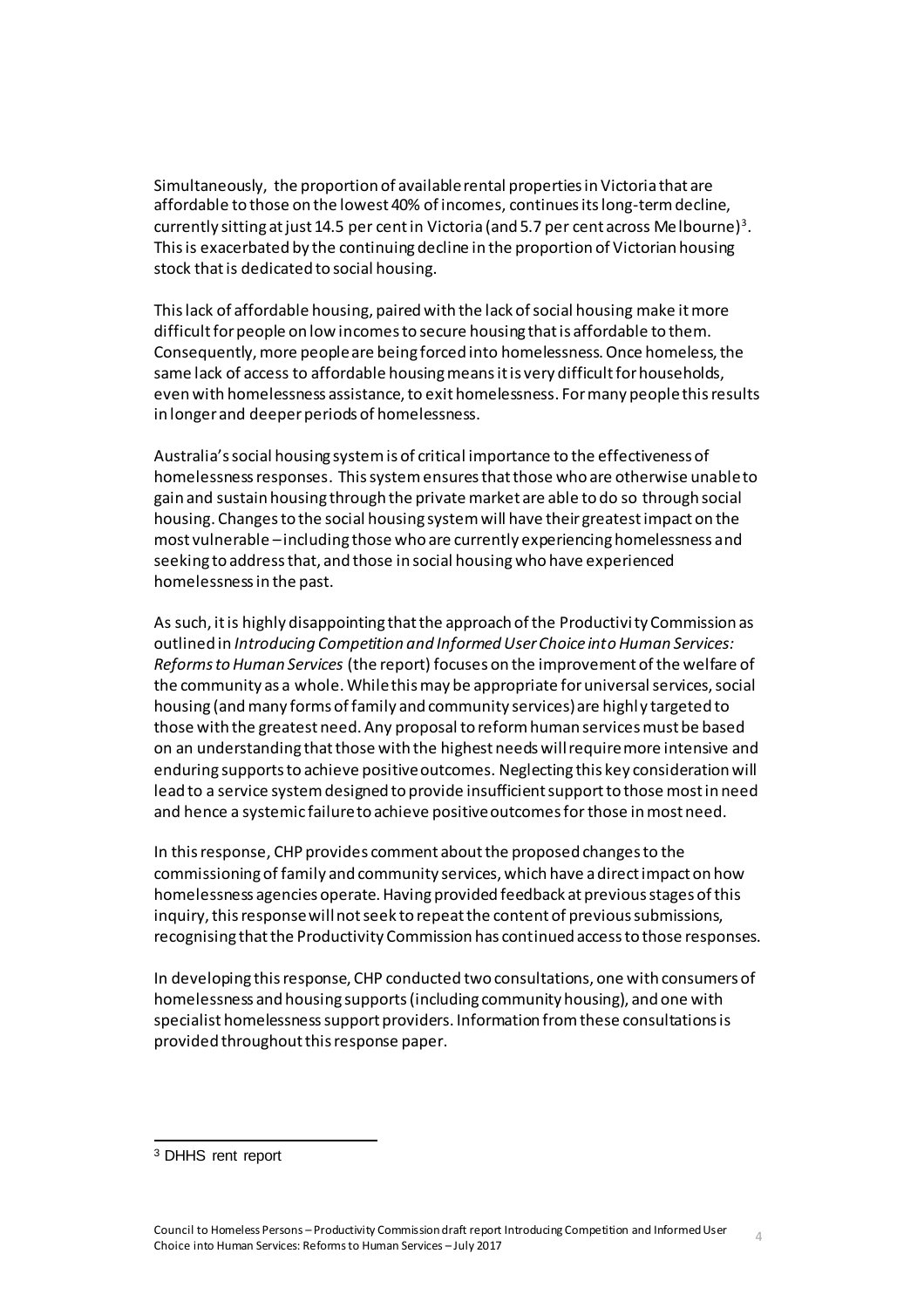# <span id="page-4-0"></span>**User choice and contestability in social housing**

*'Everybody knows that having good affordable housing that is 25% of incomes is the solution to homelessness. What you need to be doing is spending more money to put people in more housing'*

- Christine Thirkell, Consumer / Advocate

CHP rejects the recommendations of chapter five should they be delivered as a suite. While individual recommendations may have merit, the recommendations of this chapter considered in conjunction with a move to charging market based rents to social housing tenants (recommendation 5.2) would have a catastrophic effect on all those who the social housing system is designed to support.

These proposals reflect a misunderstanding of how housing markets work as an overall system, and of how the current lack of affordability is a consequence of the lack of the appropriate policy settings to produce an adequate supply response from Government. A 2011 study highlighted that Australia has a large and growing shortfall of 271,000 properties that are available and affordable to low income households $^4$ . It found that 31 per cent of this shortfall could have been met within the existing market, but was being rented by higher income households, demonstrating the importance of ensuring that affordable housing supply is targeted at those most in need (as with social housing).

Policies that simply increase the purchasing power of households without addressing the significant problem of a supply that is specifically targeted to low income households will only inflate rental prices. This would represent a massive waste of Government resources as benefits would lead to landlords making more profit, without substantially improving on the availability of housing stock for those on low incomes.

# <span id="page-4-1"></span>**Increase and expand Commonwealth Rent Assistance (recommendation 5.1)**

In responding here to recommendation 5.1, we consider this recommendation in isolation from the other recommendations in chapter five. As highlighted above, CHP strongly opposes any reforms tied to a move to charging market-based rents on social housing properties. This basis of this opposition is detailed further in our response to recommendation 5.2 (below).

Increasing Commonwealth Rental Assistance (CRA)may have some benefit for vulnerable community members. The Productivity Commission has identified that CRA has failed to keep up with the growth in housing costs since 2007. It is not immediately

<sup>4</sup> Hulse, K., Reynolds, M., Stone, W. and Yates, J., (2015) Supply shortages and affordability outcomes in the private rental sector: short and longer-term trends, AHURI Final Report No.241. Melbourne: Australian Housing and Urban Research Institute. Available from:<http://www.ahuri.edu.au/publications/projects/p51018> .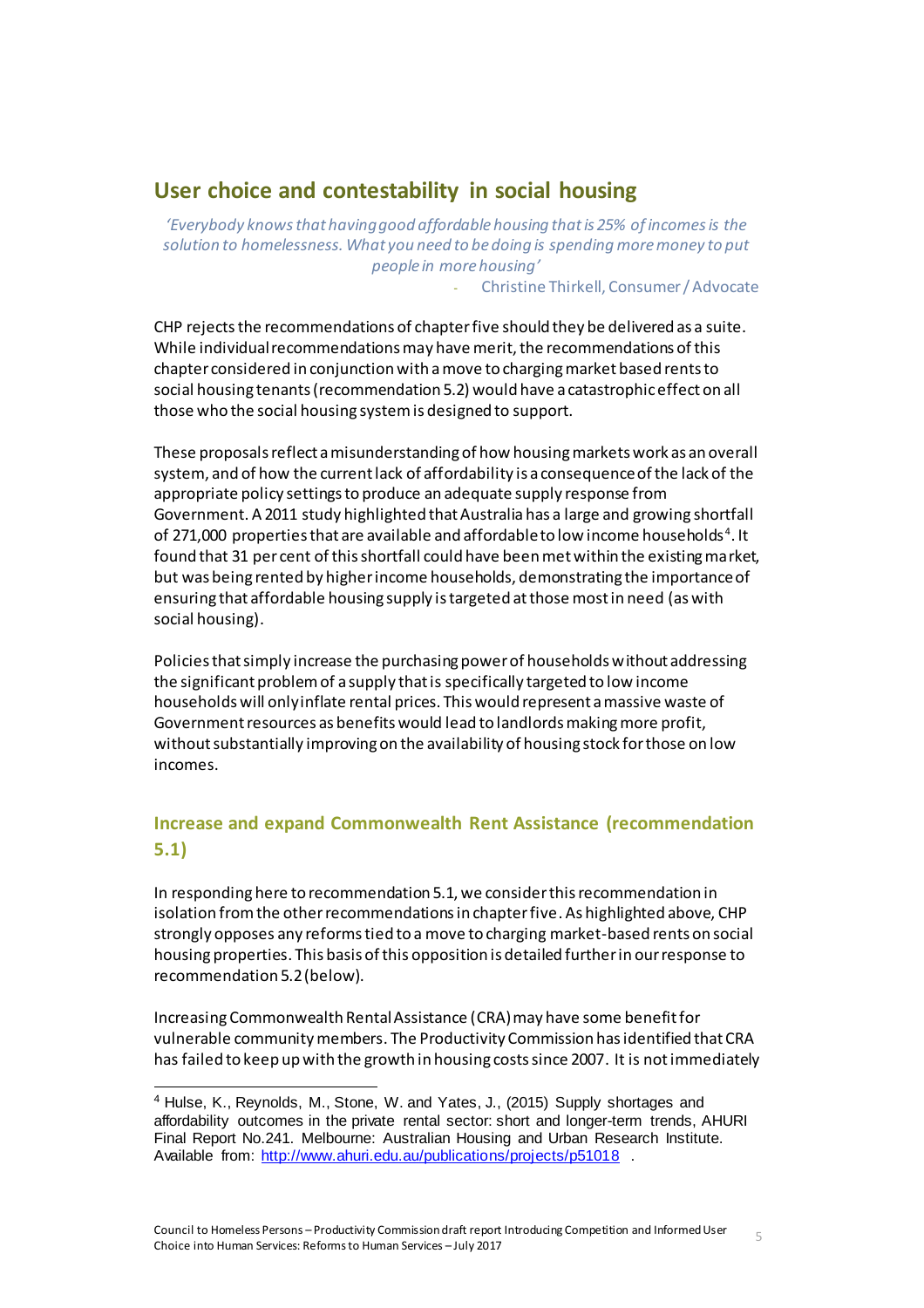evident why 2007 was selected as the base year. Around that time there were already significant concerns that the value of CRA had declined as a proportion of total rental costs<sup>5</sup> (see Table 1).

|                       | <b>Single</b><br>no children |          | Couple<br>no children |               | Single/Couple<br>1-2 children |        |               | Single/Couple<br>>2 children |               |               |          |               |
|-----------------------|------------------------------|----------|-----------------------|---------------|-------------------------------|--------|---------------|------------------------------|---------------|---------------|----------|---------------|
|                       |                              |          | %                     |               |                               | %      |               |                              | $\frac{9}{6}$ |               |          | $\frac{9}{6}$ |
|                       |                              |          | change                |               |                               | change |               |                              | change        |               |          | change        |
|                       | at                           | at       | 1995-                 | at            | at                            | 1995-  | at            | at                           | 1995-         | at            | at       | 1995-         |
|                       | Mar-95                       | $Sen-09$ | 2009                  | <b>Mar-95</b> | $Sep-09$                      | 2009   | <b>Mar-95</b> | $Sep-09$                     | 2009          | <b>Mar-95</b> | $Sep-09$ | 2009          |
| Adelaide              | 25.1%                        | 18.9%    | (6.1%)                | 23.6%         | 17.9%                         | (5.8%) | 27.5%         | 22.2%                        | (5.3%)        | 31.4%         | 25.2%    | (6.3%)        |
| <b>Brisbane</b>       | 21.9%                        | 16.4%    | (5.5%)                | 20.7%         | 15.5%                         | (5.2%) | 24.1%         | 19.3%                        | (4.8%)        | 27.5%         | 21.8%    | (5.7%)        |
| Canberra              | 20.4%                        | 13.6%    | (6.8%)                | 19.2%         | 12.9%                         | (6.4%) | 22.4%         | 16.0%                        | (6.4%)        | 25.6%         | 18.1%    | (7.5%)        |
| Darwin                | 14.0%                        | 9.8%     | (4.2%)                | 13.2%         | 9.2%                          | (4.0%  | 15.4%         | 11.5%                        | (3.9%)        | 17.6%         | 13.0%    | (4.6%)        |
| Hobart                | 23.4%                        | 18.6%    | (4.8%)                | 22.1%         | 17.6%                         | (4.5%) | 25.7%         | 21.9%                        | (3.8%)        | 29.3%         | 24.7%    | (4.6%)        |
| Melbourne             | 23.4%                        | 18.0%    | (5.4%)                | 22.1%         | 17.0%                         | (5.1%) | 25.7%         | 21.2%                        | (4.5%)        | 29.3%         | 23.9%    | (5.4%)        |
| Perth                 | 27.0%                        | 15.3%    | (11.7%)               | 25.5%         | 14.4%                         | (11.0% | 29.6%         | 18.0%                        | (11.6%)       | 33.8%         | 20.3%    | (13.5%)       |
| Sydney                | 18.5%                        | 15.5%    | (2.9%)                | 17.4%         | 14.6%                         | (2.8%) | 20.3%         | 18.2%                        | (2.0%)        | 23.2%         | 20.6%    | (2.5%)        |
| All<br>capital cities | 21.4%                        | 16.4%    | $(5.0\%)$             | 20.2%         | 15.5%                         | (4.7%  | 23.5%         | 19.2%                        | $(4.2\%)$     | 26.8%         | 21.8%    | $(5.1\%)$     |

#### **Table 1 Maximum CRA as a proportion of median weekly rent by capital city, March Quarter 1995 to September Quarter 2009<sup>6</sup>**

Sources: ABS (2009; 2010), Department of Families, Housing, Comnmunity Services & Indigenous Affairs (2010), REIA (2010a; 2010b)

Between 2006 and 2016 the median rental price across Greater Melbourne increased by 75 per cent from \$200 per week to \$350 per week, rising at approximately triple the rate of inflation. Across the same period affordable rentals as a proportion of all rentals in Victoria fell from 42 per cent to 17 per cent<sup>7</sup> - with significant scarcity in Metropolitan Melbourne. It is clear that the median cost of rental housing has skyrocketed, while the availability of affordable rentals for low-income earners is in rapid decline. These changes have not been reflected in increases to CRA. A substantial increase in CRA could see it again support a greater proportion of household rental costs.

An increase in CRA may make it easier for households to bid for properties in the private market typically occupied by those on higher incomes. However, it is amply evident that CRA does little to stimulate an increase in supply at the low income end of the rental market $^{\rm 8}$ . Further, it does not address other considerations locking those on very low incomes out of the rental market – including discrimination against those on statutory incomes, and support to maintain a tenancy for those with complex needs.

<sup>5</sup> Colic-Peisker, V., et al, *Falling Behind; The growing gap between rent and rent assistance 1995-2009,* RMIT University for the Tenants Union of Victoria, 2010. <sup>6</sup> Reproduced with permission from Colic-Peisker, V., et al, *Falling Behind; The growing gap between rent and rent assistance 1995-2009,* RMIT University for the Tenants Union of Victoria, 2010.

<sup>7</sup> DHS rent report.

<sup>8</sup> Hulse et al, 2015, p. 60.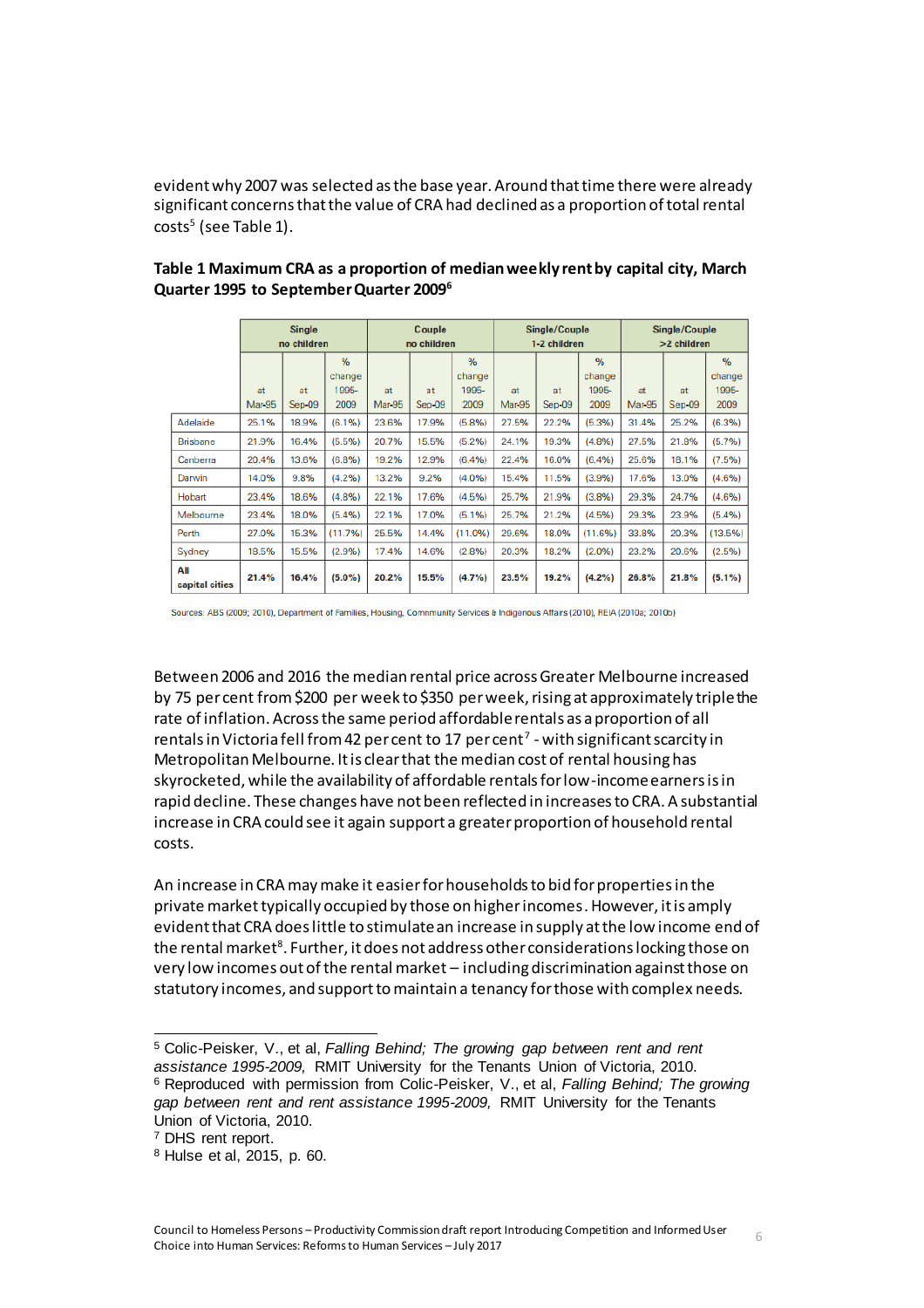Significant benefits may accrue from expanding CRA eligibility to those in public housing – though as above, CHP does not support this recommendation as an alternative to current forms of funding to public housing. Our support is contingent on this being additional funding.

The Victorian Auditor General has identified that each year a significant portion of acquisitions and maintenance funding for public housing is reappropriated to meet structural funding shortfalls<sup>9</sup>. The extension of CRA funding to cover public housing tenants (recommendation 5.1) would see a significant influx of funding into Australia's public housing system which could be used to address structural shortfalls in maintenance and acquisition. Significant new funding for public housing in Australia, whether via this mechanism or another, is sorely needed, and standing alone, would be a welcome recommendation.

<span id="page-6-0"></span>**Moving social tenancies from income based rents to market rents - Recommendation 5.2**

> *'I definitely would end up back on the street again'* - John Kenney, Consumer / Advocate

CHP strongly opposes the proposal to move social tenancies to a market based rent even with the advent of increased Commonwealth Rent Assistance (CRA) and possible new State and Territory Government private rent assistance programs such as highcost housing payments.

#### **Box 1.**

 $\overline{a}$ 

**Family type:** Single Person **Tenure:** Public housing **Dwelling type:** 1 bedroom apartment **Location:** Glenhuntly, 11 km from Melbourne CBD

| <b>CURRENT ARRANGEMENT</b> |                      | <b>MARKET RENT MODEL</b> |  |  |  |
|----------------------------|----------------------|--------------------------|--|--|--|
|                            | <b>Income</b>        |                          |  |  |  |
| \$267.80                   | Weekly newstart:     | \$267.80                 |  |  |  |
| Ineligible                 | Rent Assistance:     | \$76                     |  |  |  |
|                            | <b>Expenses</b>      |                          |  |  |  |
| \$66.95                    | Rental contribution: | \$300                    |  |  |  |
|                            |                      |                          |  |  |  |
| \$200.85                   | <b>Remainder:</b>    | \$43.80                  |  |  |  |
|                            |                      |                          |  |  |  |

<sup>9</sup> Victorian Auditor General's Office, *Access to Public Housing*, March 2012.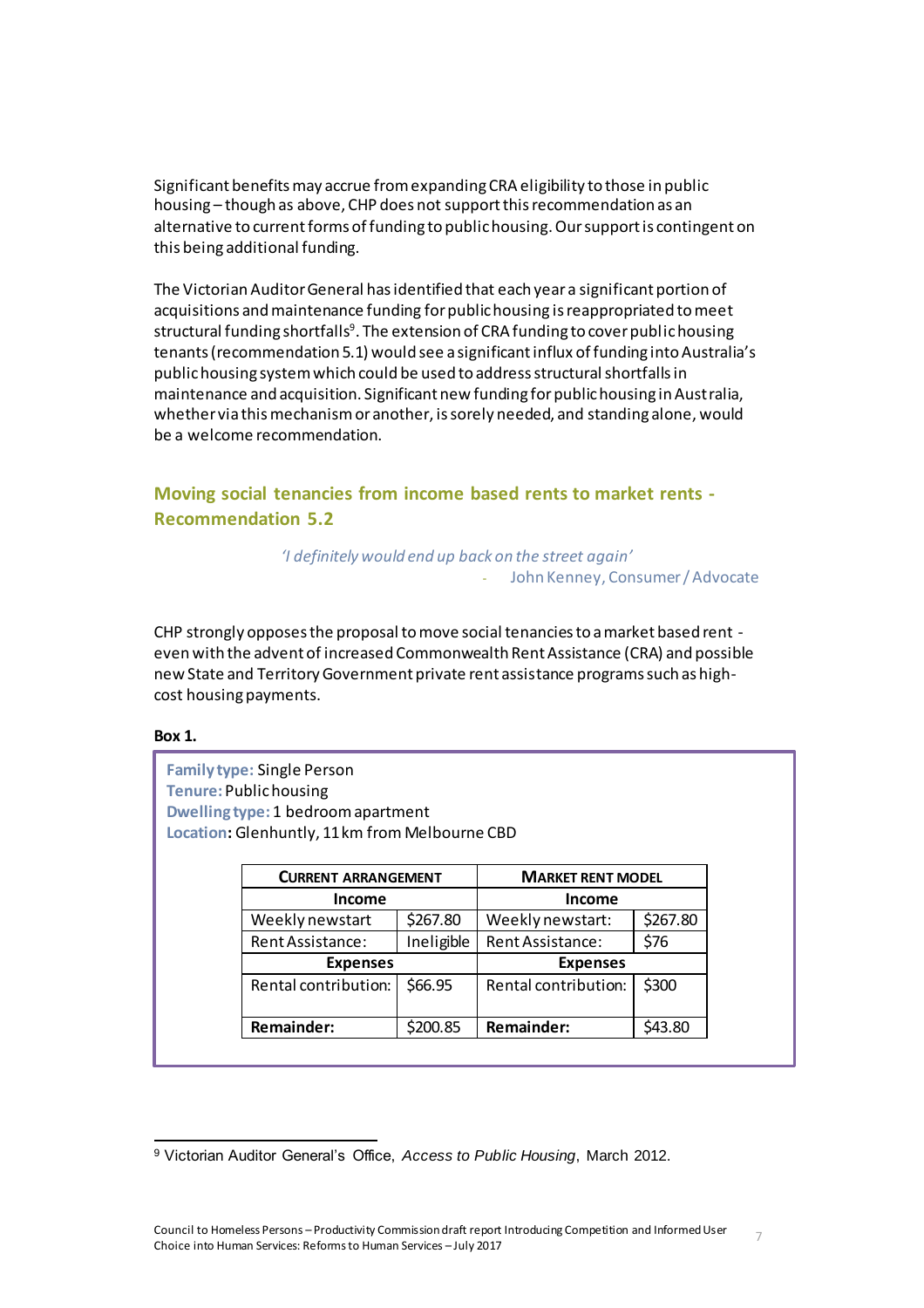The change from income-based rents to market rents in social tenancies represents a significant shift of unaffordable costs to highly vulnerable service users. Such a change would dictate that clients dedicate hundreds of additional dollars every month to meeting housing costs, despite their already extremely limited budgets. Despite the proposed changes to CRA, this increased cost burden is completely unsustainable for these households. CHP's consultations with both consumers and specialist homelessness services identified that such a reform to Australia's social housing system would see those who have experienced homelessness, and those highly at risk of homelessness, unable to sustain their tenancies, due simply to the high cost of housing. Put simply: homelessness services, and those who have experienced homelessness advise that a system designed as proposed in the draft report would fail. It would entrench homelessness amongst those most atrisk. The indicative scenarios in Boxes  $1 - 3$  highlight that those who currently struggle to sustain their housing will be in a significantly worse position.

#### **Box 2**

**Family type:** Single Person, custody of 2 children every second weekend) **Tenure:** Public housing | Private rental\* **Dwelling type:** 1 bedroom house | 3 bedroom house\* **Location:** Morwell,146km from Melbourne CBD | Heyfield , 206km from Melbourne CBD \*In this scenario the tenant moves house due to the new model

| <b>CURRENT ARRANGEMENT</b> |            | <b>MARKET RENT MODEL</b> |          |  |  |
|----------------------------|------------|--------------------------|----------|--|--|
| Income                     |            | <b>Income</b>            |          |  |  |
| Weekly newstart            | \$267.80   | Weekly newstart:         | \$267.80 |  |  |
| Rent Assistance:           | Ineligible | Rent Assistance:         | \$76     |  |  |
| <b>Expenses</b>            |            | <b>Expenses</b>          |          |  |  |
| Rental contribution:       | \$66.95    | Rental contribution:     | \$250    |  |  |
| Remainder:                 | \$200      | <b>Remainder:</b>        | \$93.8   |  |  |

'*This is just going to make the burden on rough sleeping tougher, it's not going to solve any of the issues, it will make things worse. It's another way that the poor can be downtrodden, and it's disgusting. They need to stop looking at how they can get money from people, and start treating people in accordance with their human rights… there will be so many more people homeless and end up in prison, and it's not cost effective'* - Christine Thirkell, Consumer / Advocate

Such a reform would fatally undermine the social housing system's capacity to support the most vulnerable individuals. Increasing CRA in this contextwill have the unwanted effect of driving up rental prices at the bottom end of the market, doing little to actually improve the provision of housing, the capacity of those on low incomes to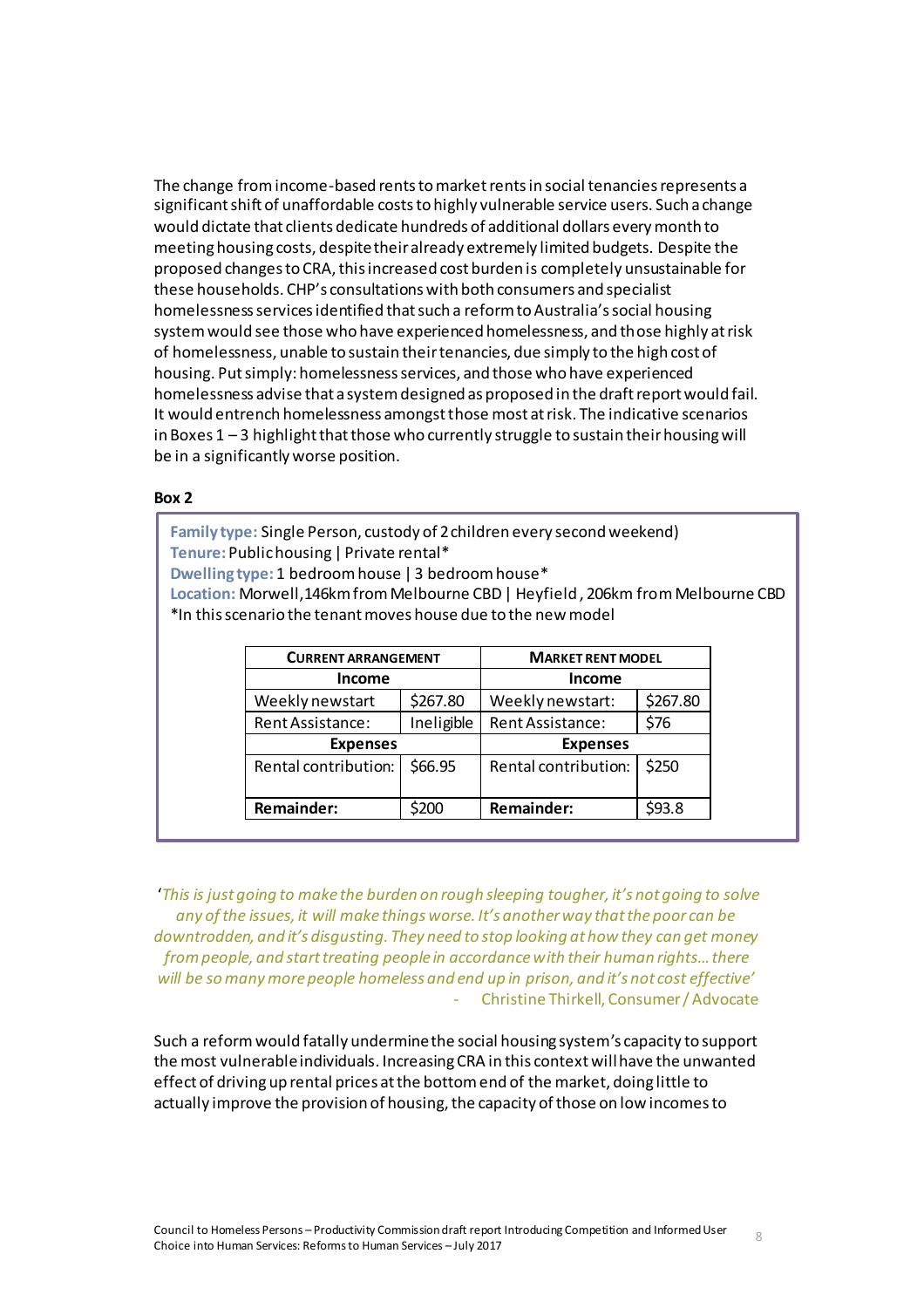obtain tenancies, or to sustain them. The ultimate outcome of such a reform is less support to households, in a less affordable market $^{\rm 10}.$ 

**Box 3. Family type:** Single Parent, one child **Tenure:** Public housing **Dwelling type:** 2 bedroom house **Location:** Sunshine, 13 km from Melbourne CBD

| <b>CURRENT ARRANGEMENT</b>   | <b>MARKET RENT MODEL</b> |                      |          |  |
|------------------------------|--------------------------|----------------------|----------|--|
| <b>Income</b>                | <b>Income</b>            |                      |          |  |
| Parenting payment            | \$374.05                 | Parenting payment    | \$374.05 |  |
| Family Tax Benefit (A+B):    | \$100.3                  | Family Tax Benefit   | \$100.3  |  |
| Rent Assistance: Ineligible. | Ineligible               | Rent Assistance:     | \$87     |  |
| <b>Expenses</b>              | <b>Expenses</b>          |                      |          |  |
| Rental contribution:         | \$118.60                 | Rental contribution: | \$295    |  |
| Remainder:                   | \$355.75                 | <b>Remainder:</b>    | \$266.35 |  |

Of critical importance to this discussion is the understanding that households in public housing, and households on the public housing waiting list are not as alike as the report seems to suggest. As identified on page 149 of the report, three out of four allocations of public housing are to those on the priority list – that is, those with far higher support needs. Hence, it is not accurate to suggest (as on page 154 of the report) that "*households in similar circumstances can receive a significantly different level of assistance depending on whether they rent social housing or in the private market, leading to inequitable outcomes*".

#### *'All you're doing is moving us out of public housing into homelessness, so that those who are on the wait list can have our houses!'* - John Kenney, Consumer / Advocate

Both CHP's consultation with consumers and our consultation with specialist homelessness services agreed that a greater consistency between household size and housing stock can be achieved in public housing. However, an inadequate supply of social housing stock means that too often it is impossible to offer tenants appropriately sized housing within their existing community. Moving people to more appropriately sized housing has the potential to improve outcomes for them. However, forcing them to move significant distances from the communities they have made a life in has a detrimental impact on their wellbeing, and must be avoided.

CHP would add to this however that the mismatch between the existing social housing stock and the household composition of those on the wait list should not be

<sup>10</sup> Hulse et al, 2015, p. 60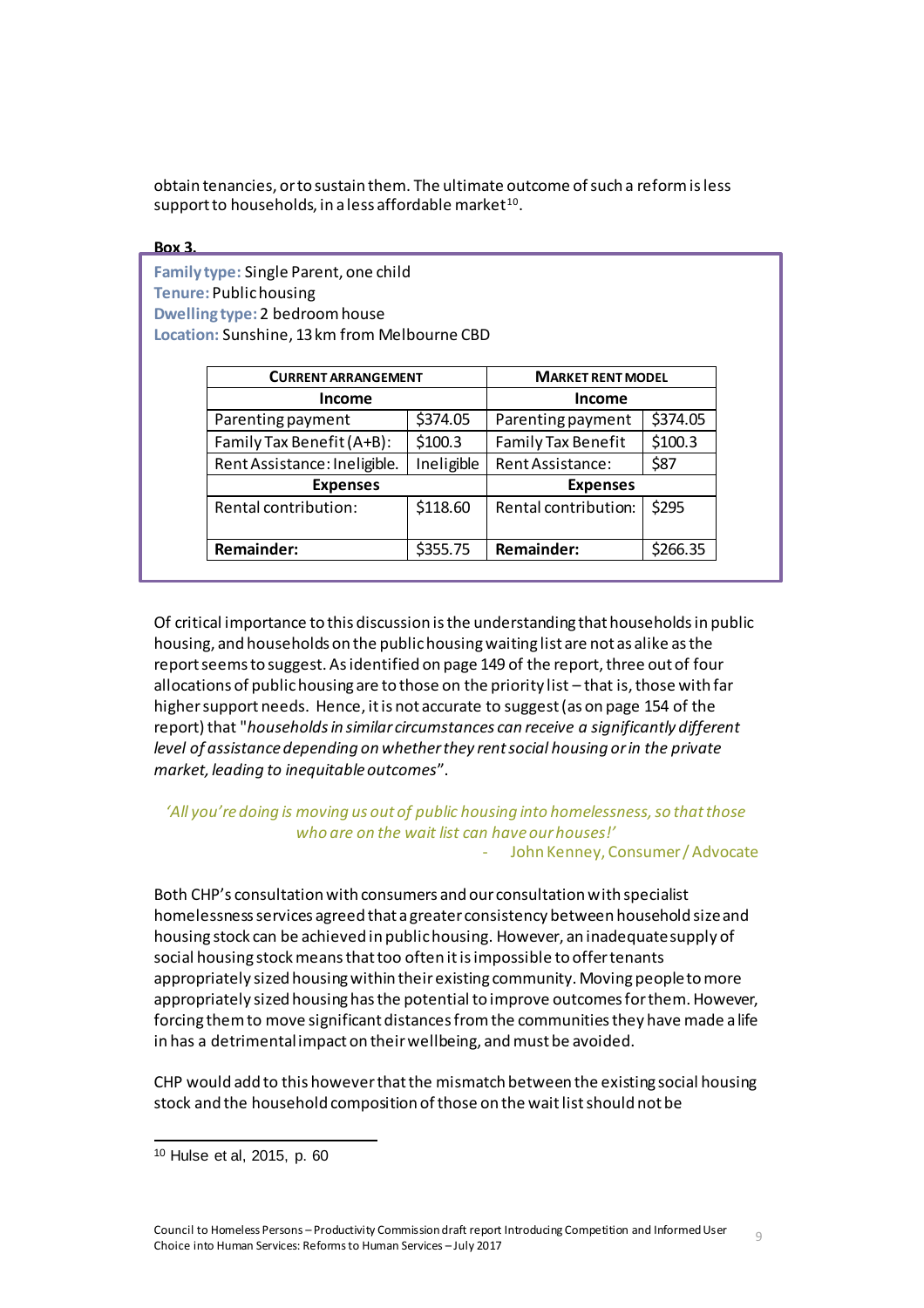overstated. While true that Australia's social housing stock does not reflect the household composition of social tenants and wait list applicants, properties are not sitting vacant. Indeed there has been a lack of new social housing delivery across all housing sizes, which has led to a shortfall of 271,000 properties, across every house size.

> *'Target new builds based on the types of people who need to move'* - Jody Letts, Consumer / Advocate

#### <span id="page-9-0"></span>**Choice based letting - Recommendation 5.3**

*'Of course you would want to choose'* - John Kenney, Consumer / Advocate

CHP provides in principle support for choice based letting for social housing properties (recommendation 5.3). Allowing prospective social housing tenants to determine whether or not they would like to live in a property is consistent not only with ensuring that the social housing stock delivers the best possible outcomes for social housing tenants, but also with community expectations of fairness. As with other recommendations in this chapter, CHP rejects choice based letting should it be paired with a move to market rents.

In particular, the suggestion that *"the rent that a tenant would be willing to pay would be another aspect of the property that the tenant could have choice over"* (page 168), would seem to callously suggest that those with lesser vulnerabilities and a greater capacity to pay should benefit more from Australia's social housing than those who are highly vulnerable with complex needs. This would be a totally inappropriate use of social housing stock.

Little detail is provided in the report as to how choice based letting might be achieved in the Australian context, other than to say that it would be introduced by State and Territory Governments. CHP advises that greater consideration is required before determining a model of choice based letting, given the significant potential for negative outcomes to be achieved should the design of the model be inappropriate.

A key consideration is implementing choice based letting in a way that ensuresthat social housing applicant prioritisation lists operate fairly.

Existing prioritisation processes promote those who are most vulnerable, including those who have experienced chronic homelessness, to have improved access to social housing, reflecting their greater and more immediate needs. User choice models typically involve a process where social housing applicants apply for a property through the property's social housing provider –who then makes a decision based on a range of selection criteria. This process represents a significant shift in power from the existing prioritisation list (wherein those with most urgent needs and longest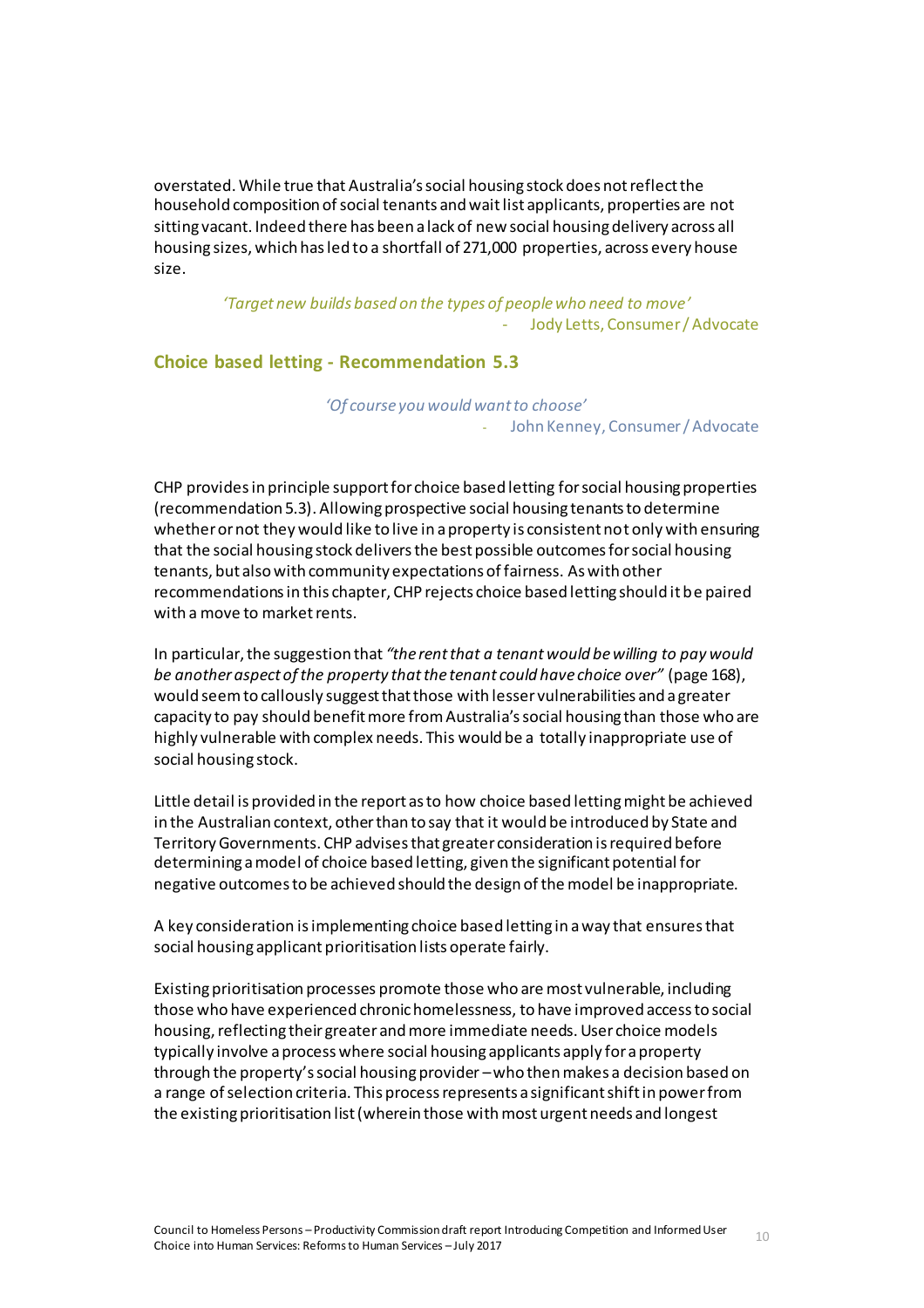accumulated wait times receive a property) to the provider, who ultimately determines who gains the property.

Choice based letting, while positive in principle, must be appropriately designed, including appropriate selection criteria in order to ensure that the most highly vulnerable are not discriminated against and are allocated housing. CHP's consultations identified support for a selection criterion based on the complexity of an applicant's needs, where greater complexity leads to a greater likelihood of receiving the allocation.

CHP supports the suggestion made by the Productivity Commission that significant support be provided to those applying for properties whose needs are high and complex (page 170). Given the administrative complexity of applying for properties, those experiencing crises such as homelessness are likely to require supports to submit applications –particularly if current (extremely tight) reletting timeframe targets for social housing providers are maintained. CHP encourages the Productivity Commission to strengthen this section of the report by detailing the level of support that might be made available to high needs clients to complete their applications, and to include the provision of such support as an essential element of the recommendation.

### <span id="page-10-0"></span>**Contestable tendering for social tenancy management - Recommendation 5.4**

*'…A different way where the funding model is entirely different. Instead of setting a contract for the next three years and the milestone is 150 people, they can get payment based on fee for service.'*

- Jody Letts, Consumer / Advocate

While greater contestability in tenancy management may have some benefits, CHP cautions that it would be naïve to equate social housing tenancy management with private real estate agency tenancy management. Even when distinguished from housing support (as recommended throughout Chapter 6 of the report), managing social tenancies requires a specialist skillset if tenancies are to be successfully sustained. Appropriately designed tenders which accurately reflect the role of the social tenancy manager would likely see many private providers decide (appropriately) not to bid.

Consumers consulted by CHP identified significant support for a model where consumers are allocated a property, and choose their own tenancy management agency and tenancy support program.

*'The choice system is good because it shows who is doing best practice by consumer voice. If people are choosing these people then they are best practice. If we have choice we can not choose the bad providers, and they will disappear'* - Christine Thirkell, Consumer / Advocate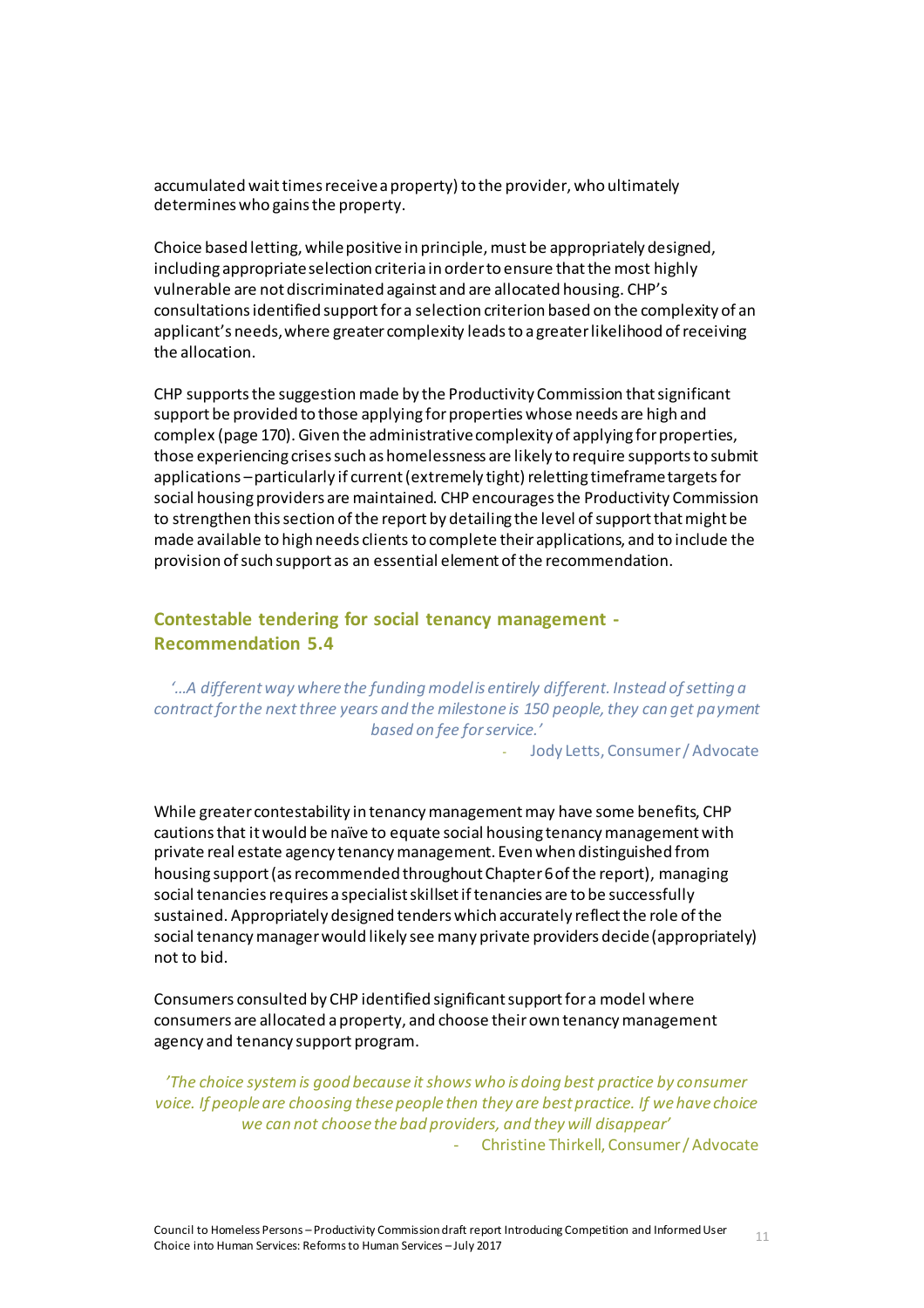CHP notes that such a model is perhaps the truest form of competition in human services delivery, yet seems not to have been considered in the report. Such a concept may be worth further consideration in the final version of the report.

*'We can nominate each year for the best organisation, like an awards program'* - John Kenney, Consumer / Advocate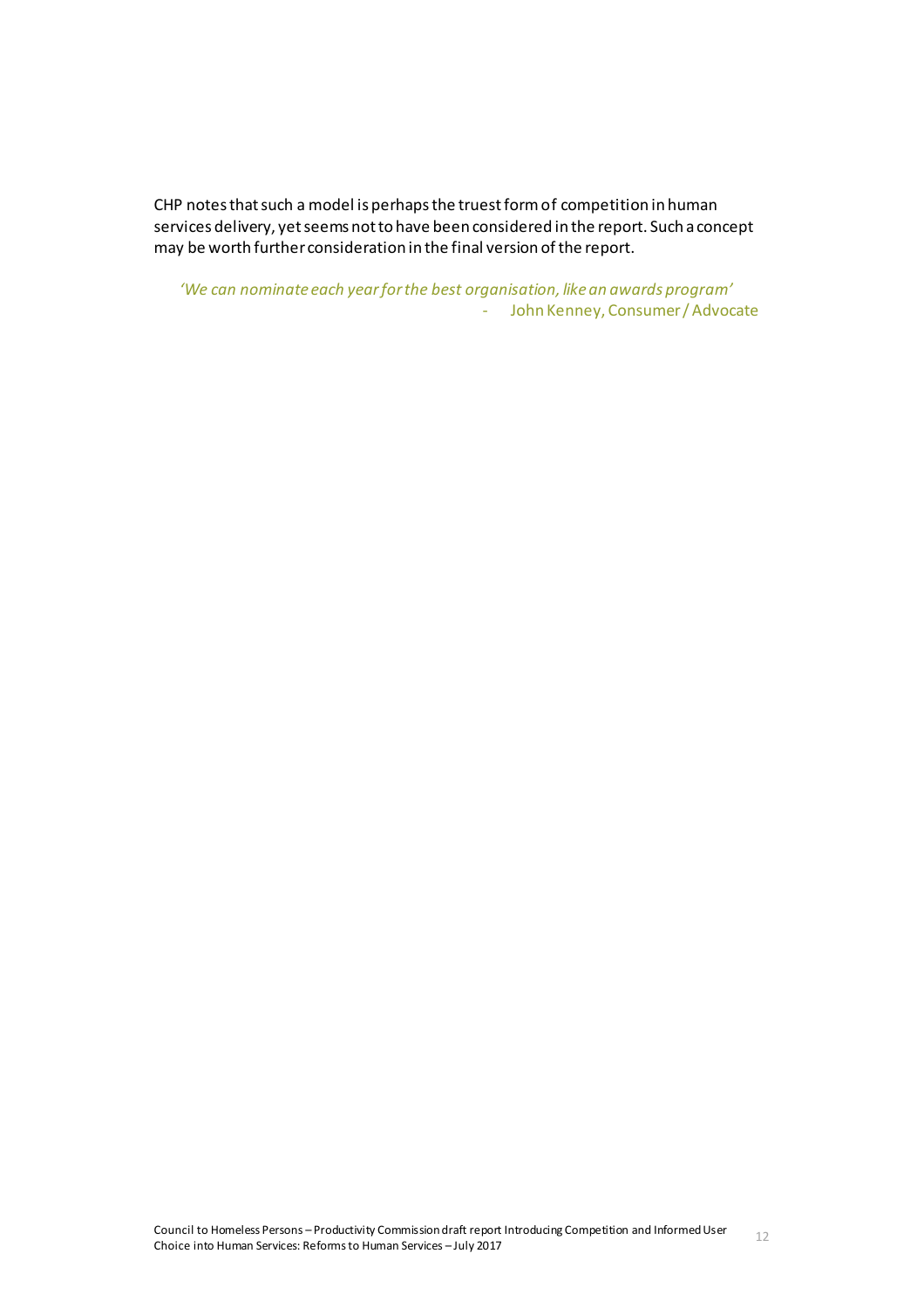# <span id="page-12-0"></span>**Social housing: tenancy support services and stewardship**

*'Some tenants need support services, both to enable them to exercise their choice of home, also to help them to sustain a tenancy and improve their economic and social participation'*

- Productivity Commission, draft report Introducing Competition and Informed User Choice into Human Services: Reforms to Human Services, p. 178

In chapter six, CHP is pleased to note the high level of emphasis on the importance of tenancy supports for those vulnerable to housing insecurity and tenancy breakdown. Particularly welcome is the recognition that tenancy support services are an important preventative measure that can reduce the burden on other human services (p. 179), and lead to improved outcomes in other aspects of a tenant's life.

Tenancy support programs represent significant value for money. A 2014 report found that the cost per client of tenancy support under Victoria's SHASP program (now TenancyPlus) was under \$2,000 $^{11}$ , while the cost of an eviction from last resort housing (such as social housing) into the homelessness transitional/crisis support sector was estimated in 2011 to be \$34,000  $\mu$ er episode $^{12}$ .

What is not immediately apparent from the draft report is whetherthe Productivity Commission fully understands the limited availability of tenancy support programs in the community. Victoria's SHASP program for example has supported 2,400 households per yearto maintain their housing. This amounts to approximately fourper cent of all public housing households (community housing tenants were until very recently ineligible for tenancy support under SHASP) –a tiny proportion given that 75 per cent of social housing allocations come from the priority list, and are likel y to have significant needs, requiring some level of support in independent living and tenancy sustainment.

What is immediately apparent is that tenancy support programs that currently exist are extremely small compared to the magnitude of the rental market. While CHP and homelessness services have long called for greater provision of tenancy support in the community, including for some private rental market participants, it is important to recognise that this would require a substantial new funding stream. CHP is pleased to note that the Productivity Commission recognises the importance of funding programs which are to be delivered in the report (p. 183).

During our consultations with homelessness services and with consumers, CHP canvassed the proposal of the Productivity Commission (p. 175) that additional supports such a tenancy support and high-cost housing payments might be funded

<sup>11</sup> SHASP Managers Network (Victoria), *Social Housing Advocacy & Support Program (SHASP): Support that works*, 2014 available at [<http://loma.net.au/devsite/wp](http://loma.net.au/devsite/wp-content/uploads/2015/09/SHASPSupportthatworks.pdf)[content/uploads/2015/09/SHASPSupportthatworks.pdf>](http://loma.net.au/devsite/wp-content/uploads/2015/09/SHASPSupportthatworks.pdf)

<sup>12</sup> DHS, *Human Services: The case for change,* 2011 quoted in ibid.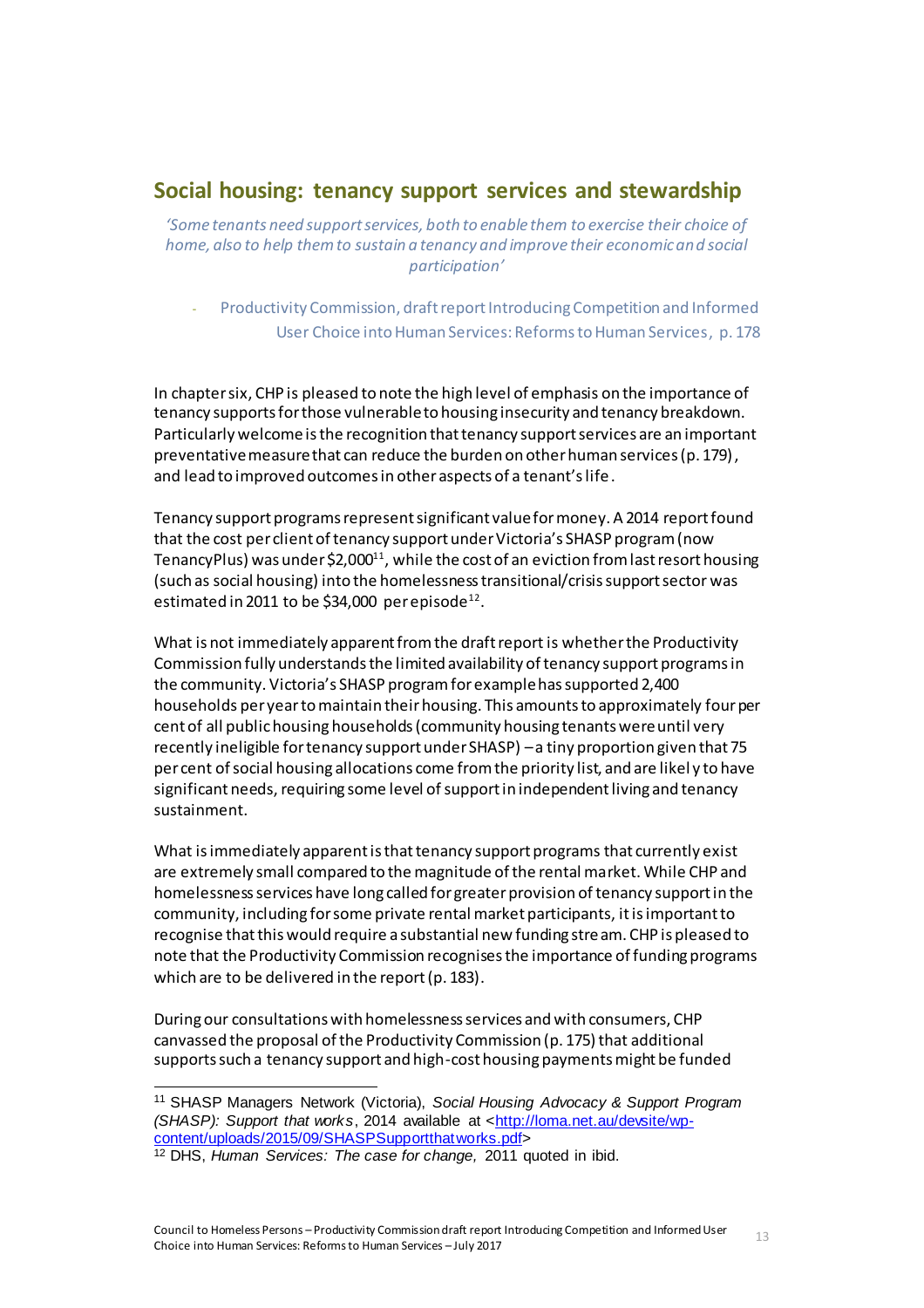through the revenue obtained from charging market rents on social housing properties. In both CHP consultations this proposal was met with outrage.

*'Just say it: If you're homeless, we'll take you out back and shoot you. It's getting to that stage. The government won't take responsibility'* - John Kenney, Consumer / Advocate

Again the proposal to charge market rents for social housing created significant consternation. There is a high level of concern that charging market rents will increase levels of homelessness.

## *'Try that and you'll have increased homelessness by ten within a week, in two weeks times it by ten again'*

- Christine Thirkell, Consumer / Advocate

Nor did the proposal meet expectations of fairness. One participant compared the proposal tomajor historical atrocities (quote not reproduced herein). It is clear that if improvements are made to the provision of housing payments and/or tenancy supports, funding these services by charging market rents on social housing is considered neither an appropriate, nor effective mechanism.

#### *'It's cost shifting…There's no new money to extend services, it's just marketing'* - Jody Letts, Consumer / Advocate

CHP strongly opposes the move to market rentals on social housing properties. Consistent with previous sections in this response, below we consider the recommendations in isolation from one another. While below we offer support for a number of recommendations in the report, we do not support any proposal whose implementation is tied to a move to market based rents in social housing (recommendation 5.2).

# <span id="page-13-0"></span>**Separate funding of tenancy support and tenancy management, expand tenancy support to private rental market participants (Recommendation 6.1)**

### *'It is okay for one organization to provide both tenancy management and tenancy support, but it should be different workers, and your worker should move with you if you move house'*

- Jody Letts, Consumer / Advocate

CHP supports the proposal that tenancy support and tenancy management be funded separately. The supports could be provided by different workers in the same agency or by different agencies. This approach would clarify funding and expectations, and be likely to lead to improved delivery of tenancy support, the requirements around which are currently ambiguous.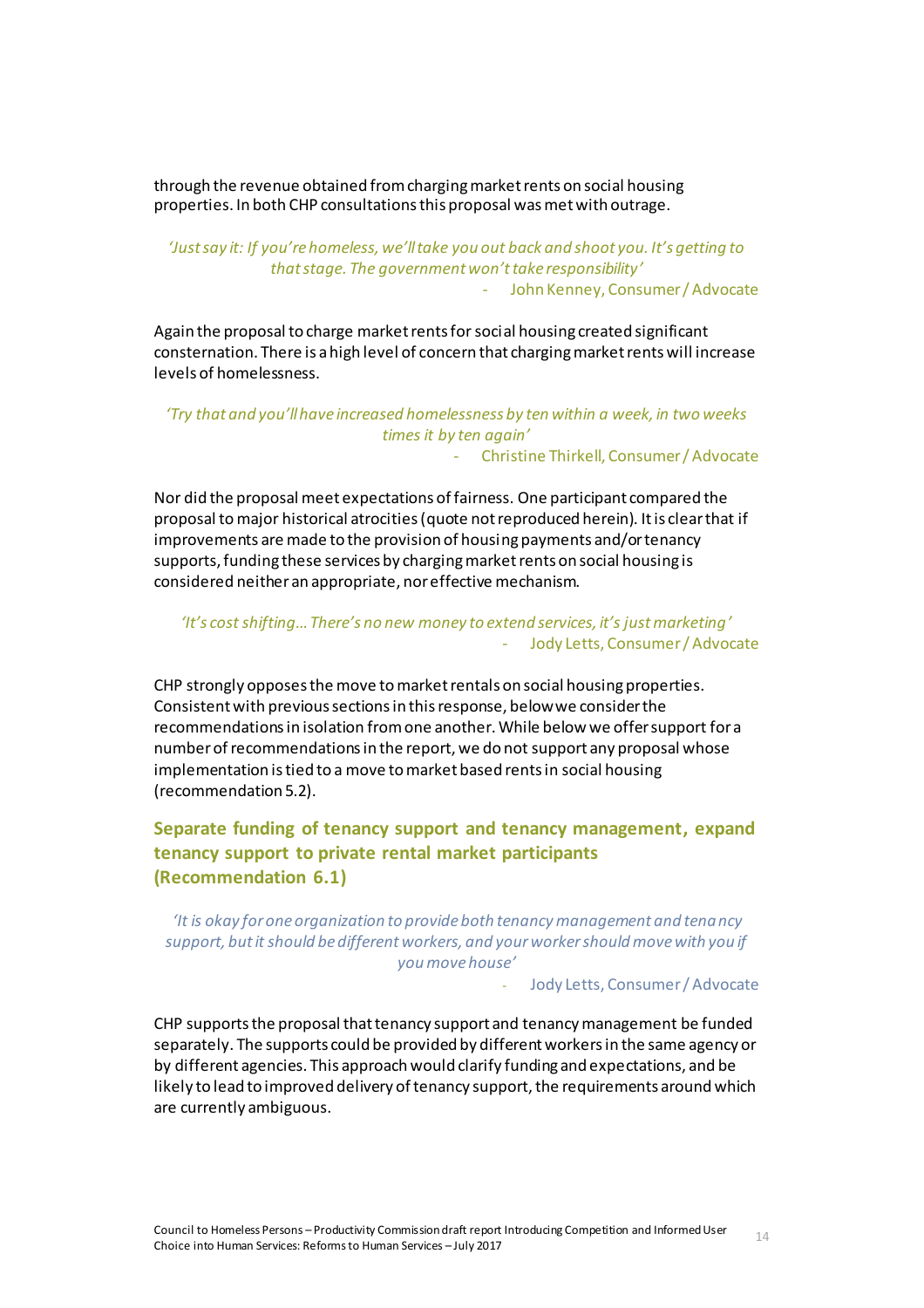Consistent with our response to Recommendation 5.4 (above), consumers identified that there may be greater scope than identified in the report for user-directed funding of tenancy management and/or tenancy support services, where consumers can choose the most appropriate service or operator for them. This would allow for through-care, a concept whereby a consumer is able to continue accessing supports, even as they move house, location, or tenure type. Through-care represents a significant new emphasis on client outcomes, allowing for continued support through changes towards achieving outcomes where other models would see support interrupted or even withdrawn.

#### *'Client directed funding would mean it would be more client centred'*  - Christine Thirkell, Consumer / Advocate

CHP strongly supports the recommendation to ensure that tenants in the private rental market have access to tenancy support programs. Sustaining tenancies in the private rental market is critical to ensuring that people do not experience homelessness where it might otherwise easily be avoided. As identified in the report (p.184), this function is currently delivered on a largely ad hoc basis.

#### *'Tenancy support needs to be needs-based, not based on what type of house you live in'*  Jody Letts, Consumer / Advocate

For those who are highly vulnerable to homelessness, tenancy support programs are particularly important. Many people who have experienced long periods of primary homelessness find it difficult to sustain a tenancy, and can require significant support. Consumer and advocate John Kenney currently receives tenancy support through his specialist homelessness service. He notes that a history of service disengagement carries through to today, and that without the ongoing tenancy sustainment support he receives, he would quickly resort to sleeping rough.

#### *'I'm a chronic homeless person, and if I don't have support in my flat, guess where I end up again? I have attempted – but they keep dragging me back unfortunately'*  - John Kenney, Consumer / Advocate

Improved provision of support to tenants in the private rental market is sorely needed. The ad hoc nature of existing provision of tenancy support, sees many people who have experienced homelessness, and remain highly vulnerable to homelessness, unable to access tenancy and other supportsthey need. This can lead to homelessness, which could be avoided through improved provision of tenancy support services to those in private rental.

*'I'm in private rental… Supporting people in private rental, would prevent homelessness – sometimes I feel like shooting myself in the head. I don't see a future for me or my child at the moment, when we're both suffering dangerous mental health issues, and we can't get support'*

- Christine Thirkell, Consumer / Advocate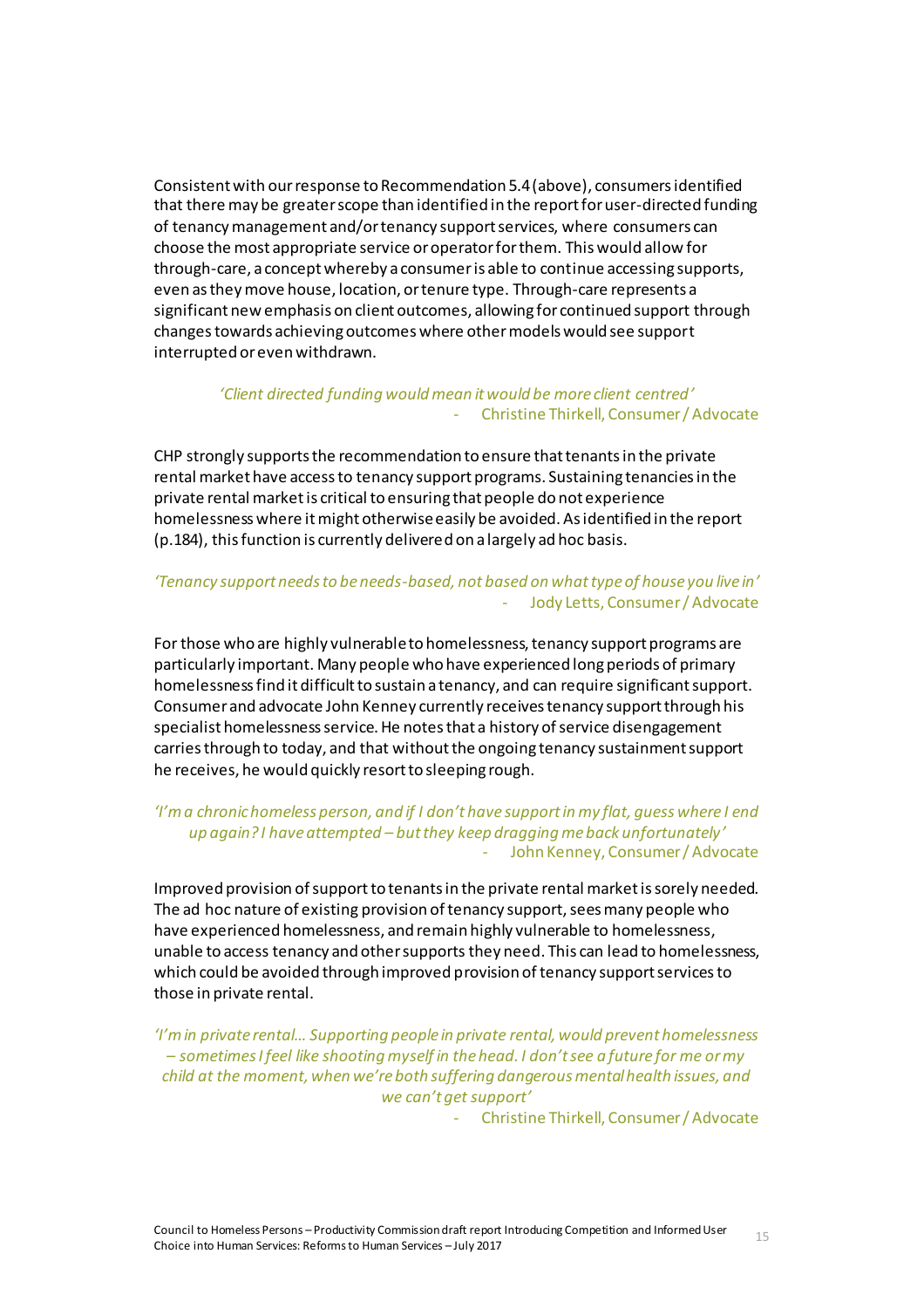### <span id="page-15-0"></span>**Competitive neutrality in commissioning tenancy management (Recommendation 6.2)**

In relation to recommendation 6.2, CHP reiterates the advice provided at previous stages of this inquiry, that any changes in contract outcomes and measurement must be done in a consultative manner in order to ensure that outcomes remain appropriate. Altering outcome measures of a funding stream can substantially alter service delivery methods, and must be done with the advice of specialist services and consumers.

# <span id="page-15-1"></span>**Comprehensive housing and assistance assessment, including appropriate referrals (Recommendation 6.3)**

CHP continues to reject the recommendation to move social housing to market-based rents. This is regardless of the circumstances where comprehensive housing and assistance needs assessments are undertaken, and including where all necessary referrals are made. Significant feedback on this matter can be found in our introductory response to the user choice and contestability in social housing chapter, and our response to recommendation 5.2, and again in our introductory response to the chapter social housing: tenancy support services and stewardship.

# <span id="page-15-2"></span>**Improved data collection and outcomes measurement (Recommendation 6.4)**

CHP is broadly supportive of the recommendation to improve data collection for social housing, as well as for those receiving supports to sustain private rental tenancies. CHP has provided significant input about the gradual introduction of outcome measurement at previous stages of this inquiry, to which the Productivity Commission is encouraged to refer.

Please also see our response to recommendation 7.3 below. In addition to that feedback however, we advise that recommendation 7.3 seemingly refers to a casework response, which should be conflated with the tenancy management role.

# <span id="page-15-3"></span>**Additional public information on performance of social housing (Recommendation 6.5)**

CHP supportsthe recommendation to improve the public availability of information about the performance of social housing, as set out in the report. In particular, this recommendation is likely to give more power to consumers who require social housing, empowering them to make decisions about the housing and providers that will best meet their needs.

#### <span id="page-15-4"></span>**Evaluating reforms**

CHP is pleased to see the inclusion of equity as a key consideration of the proposed evaluation for proposed reforms. For this consideration to be metthe reforms would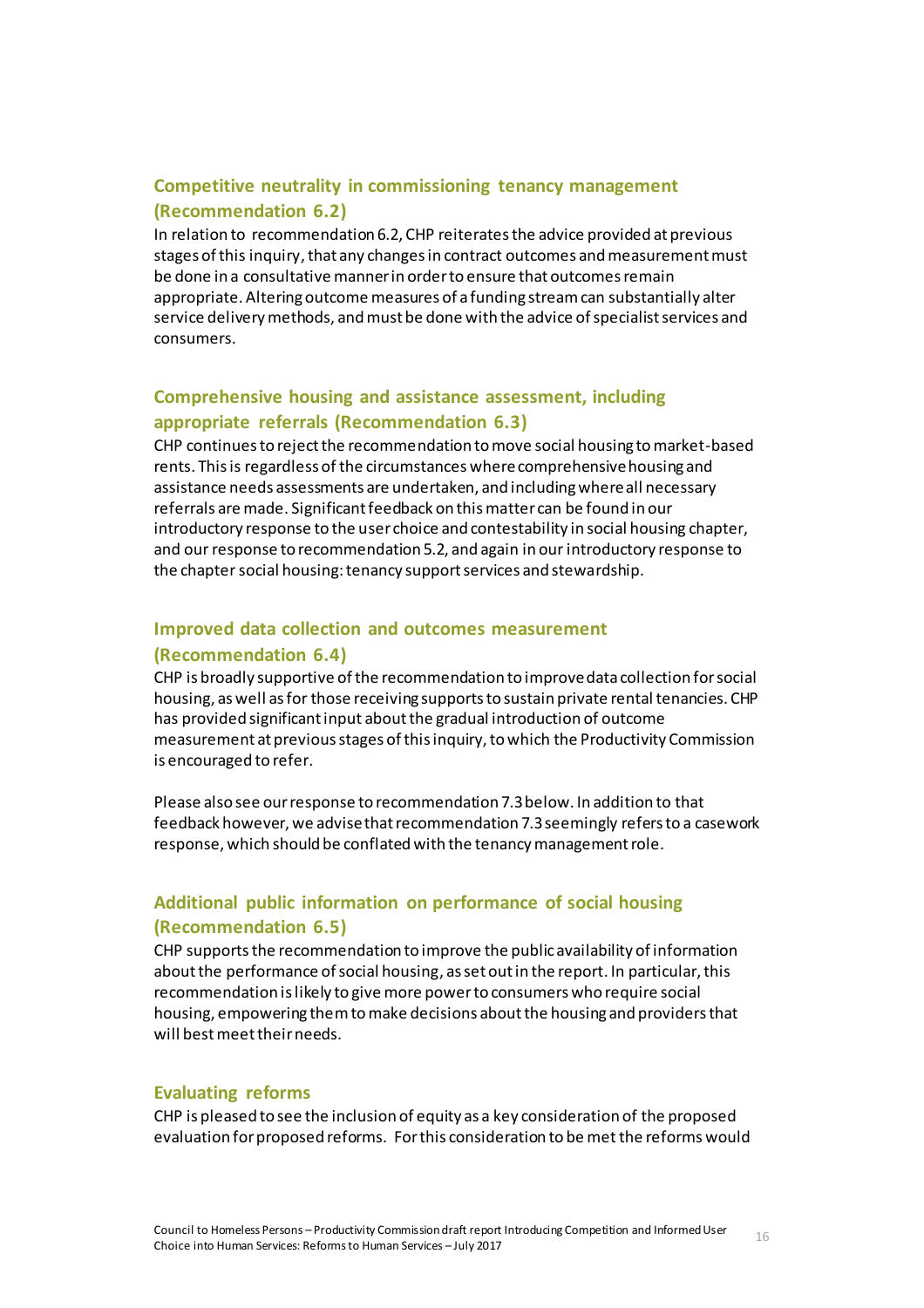need to be recast with equity at their core. Proposals contained in this report fail to recognise that many tenants of social housing have extremely high and complex needs. Instead, the report erroneously equates social housing tenants with low-income renters, where existing prioritisation processes ensure that social housing is predominantly a resource for those with even higher needs.

These measures must allow clients to set their own goals, recognise appropriate goals for clients with complex needs, and recognise that for those who are prioritised into the social housing system (currently three quarters of all social housing allocations) tenancy sustainment is likely to be a positive outcome itself. As mentioned previously, outcome measures can have a significant effect on service delivery and practice, and such measures need to be carefully developed for the highly vulnerable cohorts who are social housing residents.

These reforms, with their significant move away from prioritising support toward those with greatest need, would certainly fail any measure of equity. Yet, equity must be a key consideration for evaluating human services reforms. The critical flaw in the proposed reforms is that they were not developed with equity in mind, and so will not be effective as human services reforms.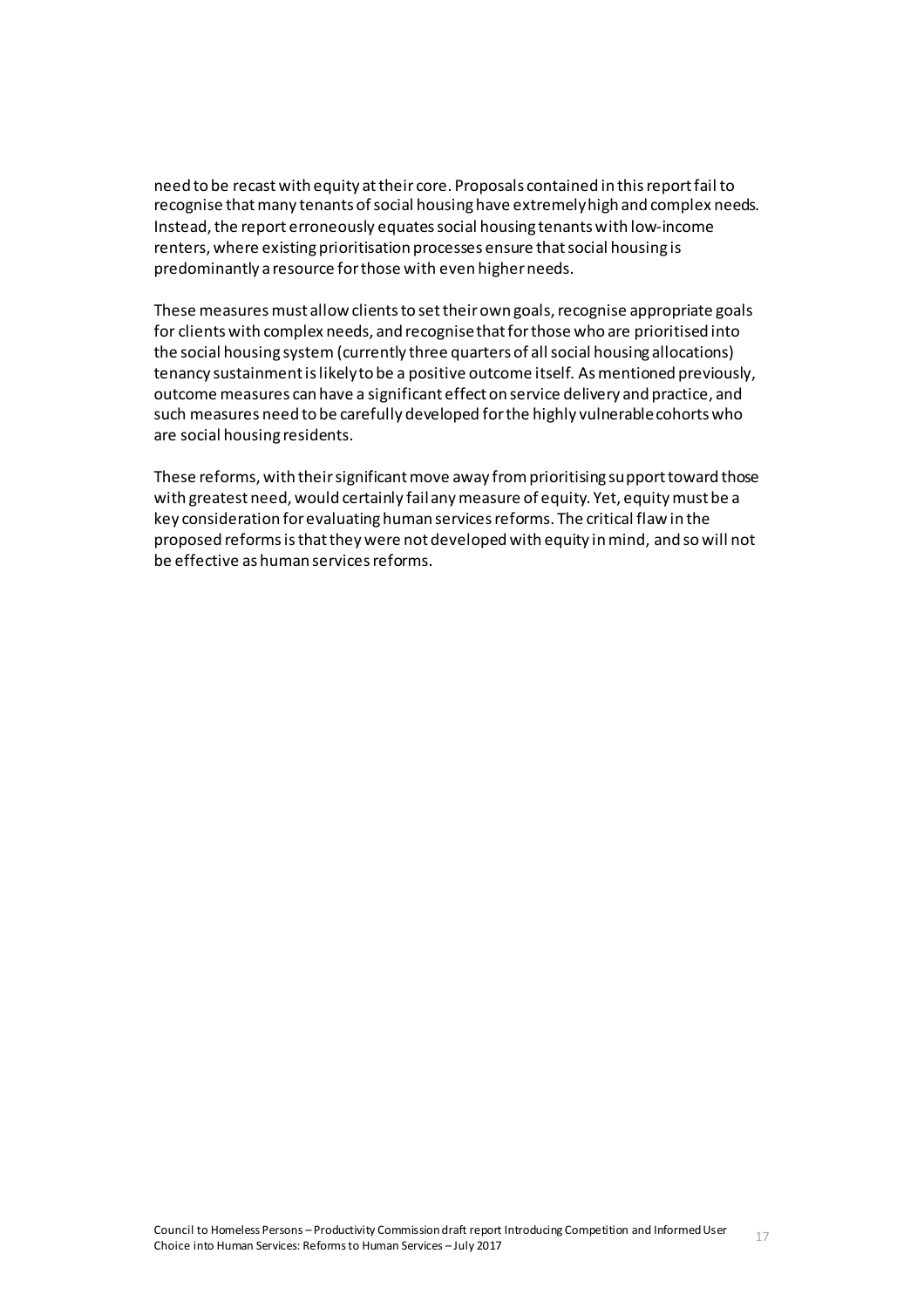# <span id="page-17-0"></span>**Commissioning family and community services**

CHP appreciates that with few exceptions, the findings and recommendations in chapter seven are consistent with the advice that CHP provided at earlier stages of this inquiry. Introductory explanations of the tensions within user choice for crisis services (p. 205), sub-ideal contract selection processes(p. 208), and the roles of service users and service providers (pp.209-210) reflect a sophisticated understanding.

Particularly welcome is the recognition (p. 212) that service providers and consumers should have input into developing outcomes. Consistent with previous stages of the inquiry, CHP recommends that this applies not just to developing outcomes, but to every stage in the commissioning cycle (see p. 203 figure 7.1). CHP hopes to see the inclusion of such a recommendation in the final report.

CHP has provided comment on many elements of this chapter at three previous stages of the inquiry. Hence the responses below are brief, recognising that the Productivity Commission will continue to refer to previous submissions as required.

### <span id="page-17-1"></span>**Data driven system design (Recommendation 7.1)**

CHP supports the mapping of existing services, analysis of the characteristics and needs of service user populations and the development of service plans to address these needs, consistent with recommendation 7.1.

CHP believes this development is critical to delivering the new National Housing and Homelessness Agreement, and ensuring that the homelessness service system reflects both local needs and best practice.

In supporting Government decisions around funding priorities, high quality information is likely to lead to more appropriately targeted services that better reflect the needs of consumers.

#### <span id="page-17-2"></span>**Improving tender processes (Recommendation 7.2)**

Improvements to provider selection processes are extremely welcome. This includes the suggestion that service coordination be funded to ensure that it is meaningfully delivered. Service coordination can be a cost effective mechanism for facilitation the use of existing resources to greatest effect to achieve positive outcomes –though CHP warns that improved efficiency through service coordination is not an alternative to appropriately resourcing services to meet demand.

CHP is strongly supportive of the recommendation to allow sufficient time for providers to prepare considered responses, consistent with our previous submission. Longer application periods during the commissioning process will lead to greater collaboration, and result in clients receiving more of the supports that they require, hence improving outcomes.

Surprisingly, it was consumers rather than services providers who objected most strongly to the introduction of for-profit providers into homelessness service delivery.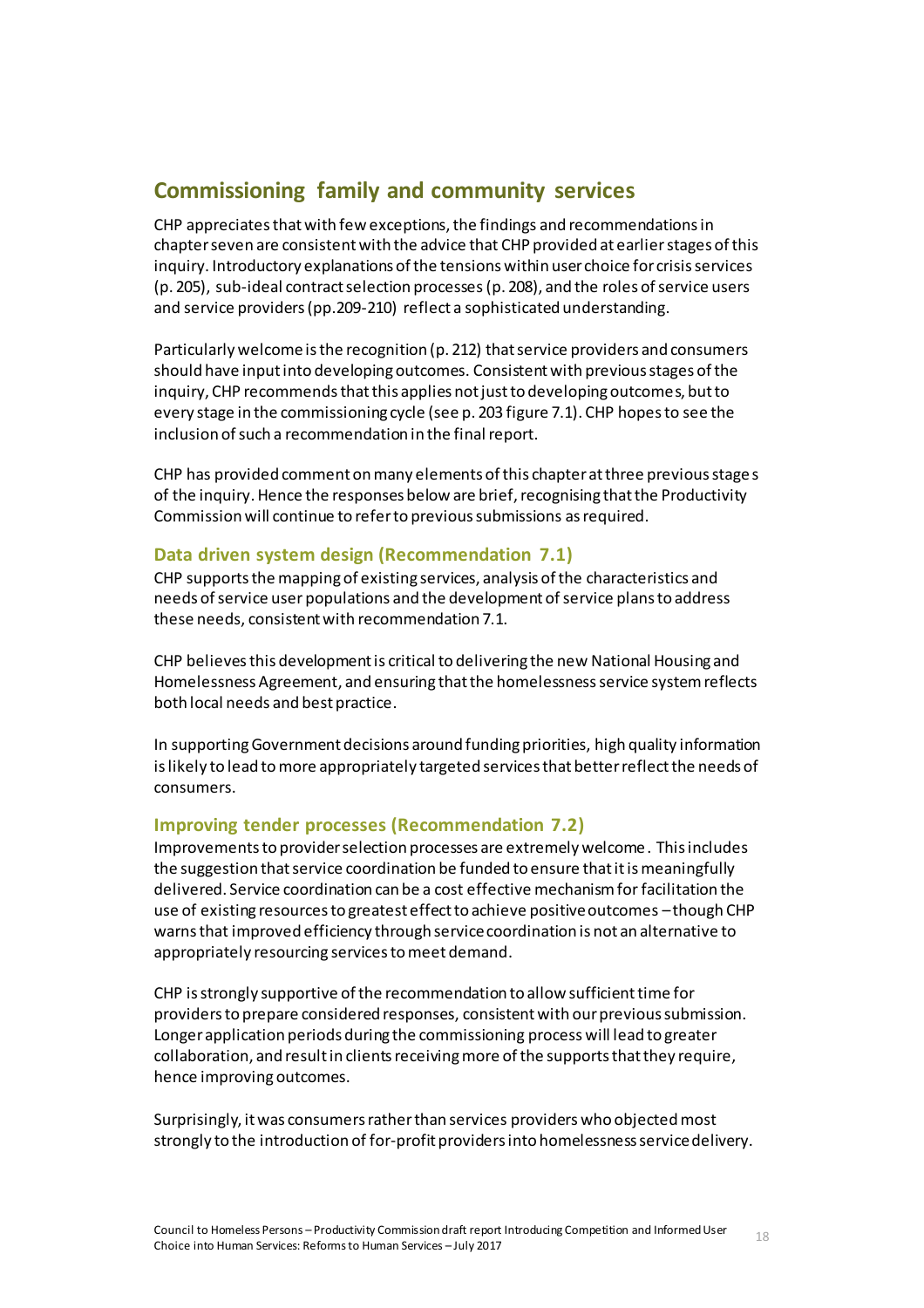Service providers were concerned to ensure that for-profit providers would need to meet the same accreditation standards as not-for-profit providers. Consumers however saw significant potential for a reduction in service quality.

*'You will have repeat presentations, people will re-cycle through the service, because what they're getting through the point of contact is not sufficient to solve the long term problem. They will get a band aid, and when it flicks off, they'll come back in. It will be cheaper for the service, but what you're getting for the money is much much lower'* - Jody Letts, Consumer / Advocate

In particular, our consumer consultation identified that consumers have greater trust in mission driven (not for profit) organisations to deliver services that focus on outcomes for consumers. There was significant scepticism about for profit providers.

*'The consumer is less significant than profit. Profit is more the game than the service to the person'*

- Christine Thirkell, Consumer / Advocate

*'They will service the easy clients. The more complex clients will be neglected'* - Jody Letts, Consumer / Advocate

*'I can see all people being neglected the way that this is going!'* - John Kenney, Consumer / Advocate

CHP's opposition to private providers has been expressed in previous submissions to this inquiry, and remains unchanged. CHP is concerned that in order to generate a profit, any for-profit providers in the SHS space would need to reduce either servi ce quality or the availability of services and/ or cherry pick clients. This would lead to poorer outcomes for those experiencing homelessness. Enabling contestability with the for-profit sector is a poor value proposition for funders, will see fewer resources dedicated to ending or alleviating homelessness, and will lead to poorer outcomes for those experiencing homelessness.

### <span id="page-18-0"></span>**Consistent outcomes measurement across all human services (Recommendation 7.3)**

Consistent with previous submissions, CHP supportsthe development over time of an outcomesframework and outcome measures as they are appropriately developed.

However it is unlikely that a one size fits all set of outcomes will be able to applied across human services (including family and community services). This is important both in terms of the appropriateness of measures to the service response and outcomes sought - but also to the capacity of the workforce and systems to be able to collect and integrate this information. For example, formost of the measures cited in DSS Data Exchange Framework (p. 219), existing data systems are unable to record the measure. While they may be collected in one part of the service system, there is not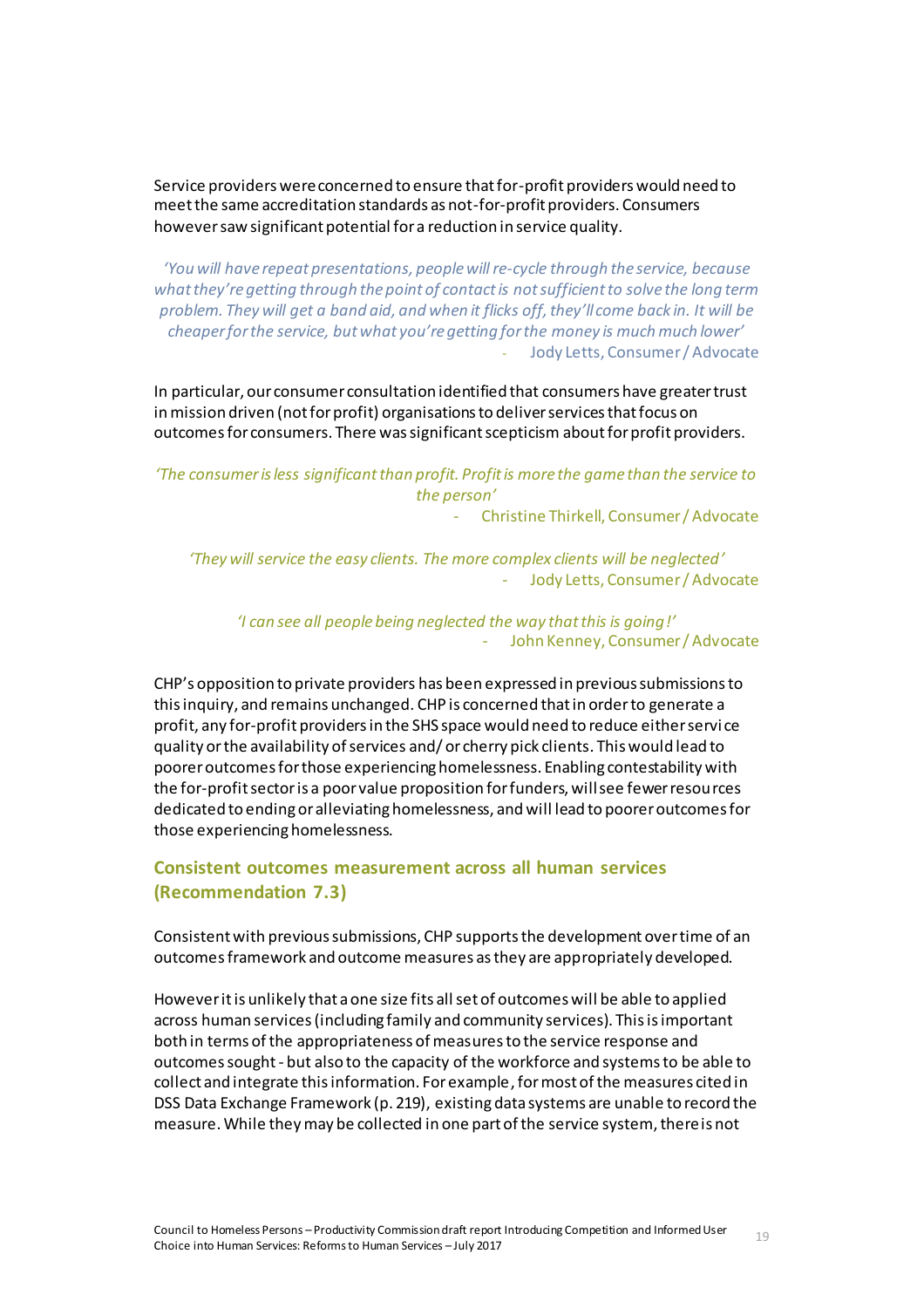currently a way of making that data available and shared across the human services system.

The important thing is to identify data that relates to outcomes that can be collected reliably and reported in a manner that not only assists service improvement and funders, but also provides quality information back to those who collect the information to ensure the integrity of the data. These concerns are captured by the report pages 223 – 224.

### <span id="page-19-0"></span>**Expanded program evaluation and a role for Government in disseminating lessons (Recommendation 7.4)**

CHP supports the recommendation to expand program evaluation to more programs, and for Government to play a role in disseminating learnings (including all constituent components of recommendation 7.4), assuming that such evaluations are appropriately funded.

Program evaluation is currently undertaken to a high level of and quality across the homelessness sector. This is particularly the case where it is funded, but it is also undertaken at the initiative and cost of services. Program evaluation should be routinely funded and supported by Government to facilitate effective dissemination of learnings.

#### <span id="page-19-1"></span>**A default contract length of seven years (Recommendation 7.5)**

CHP strongly supports the recommendation to move default contract lengths to seven years. In our previous submission CHP provided detailed comment about our concerns regarding the existing practice of short term contracts. A default contract length of seven years, and reliablecommissioning timeframes would contribute to alleviating these concerns.

# <span id="page-19-2"></span>**Funding that reflects the true cost of service provision (Recommendation 7.6)**

CHP strongly supports the recommendation that Governments should fund services at the true cost of providing services. As highlighted in previous submissions, costs differ based on client cohort, support needs and comorbidities, and even geography. While understanding the true efficient cost of service provision across the human services and across the country is, as recognised by the Productivity Commission, a complex task, it is appropriate, as suggested in the report, that Governments should identify and seek the information required to improve their estimates and contract design over time.

#### <span id="page-19-3"></span>**Relational contract management (Recommendation 7.7)**

CHP supports the recommendation to trial relational approaches to contract management in the family and community services (recommendation 7.7). Allowing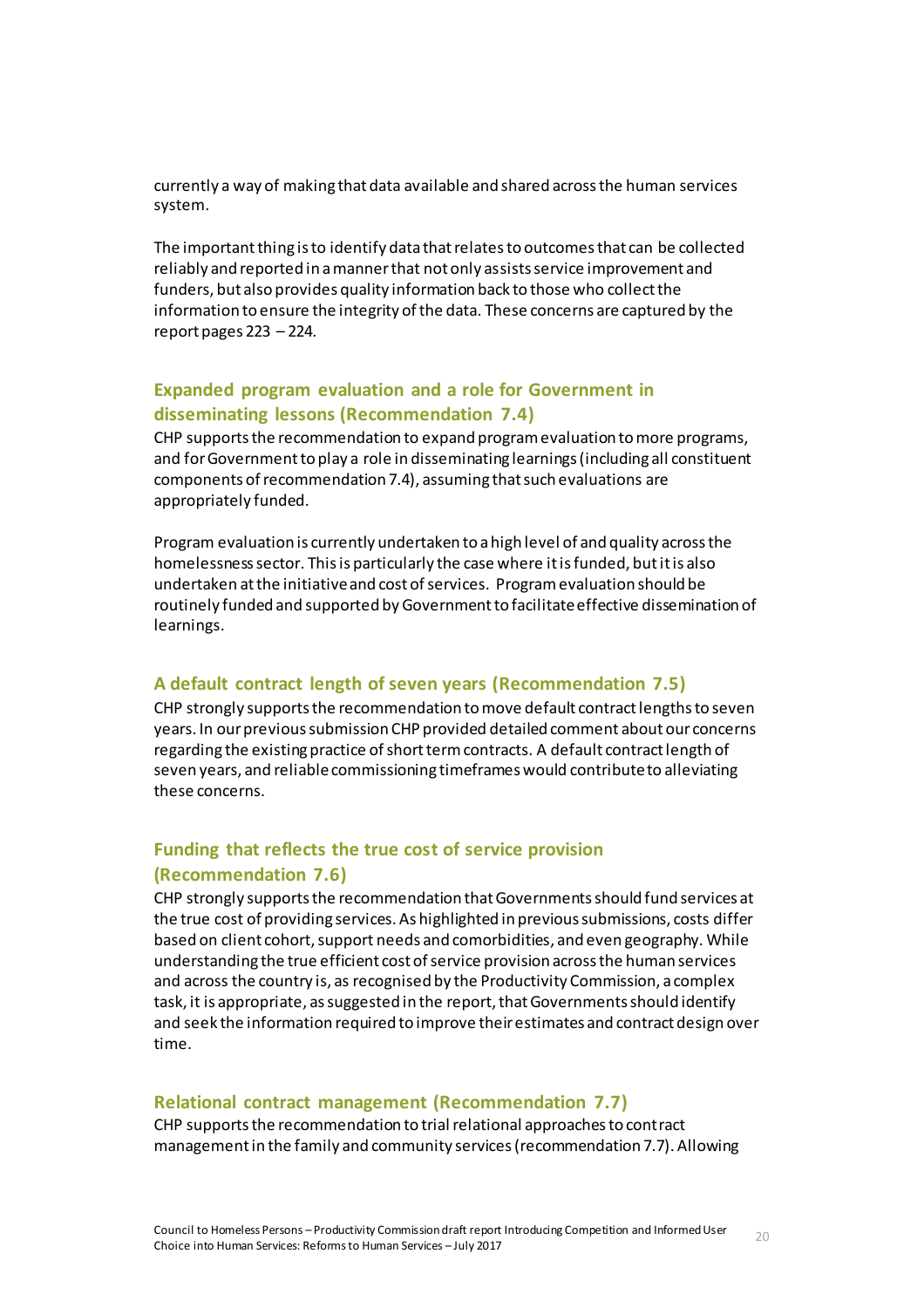highly trusted service providers to move away from prescriptive practice guides is likely to result in better outcomes for consumers. Certainly, the opportunity for greatly improved outcomes provides significant justification for a number of trial projects to test this approach.